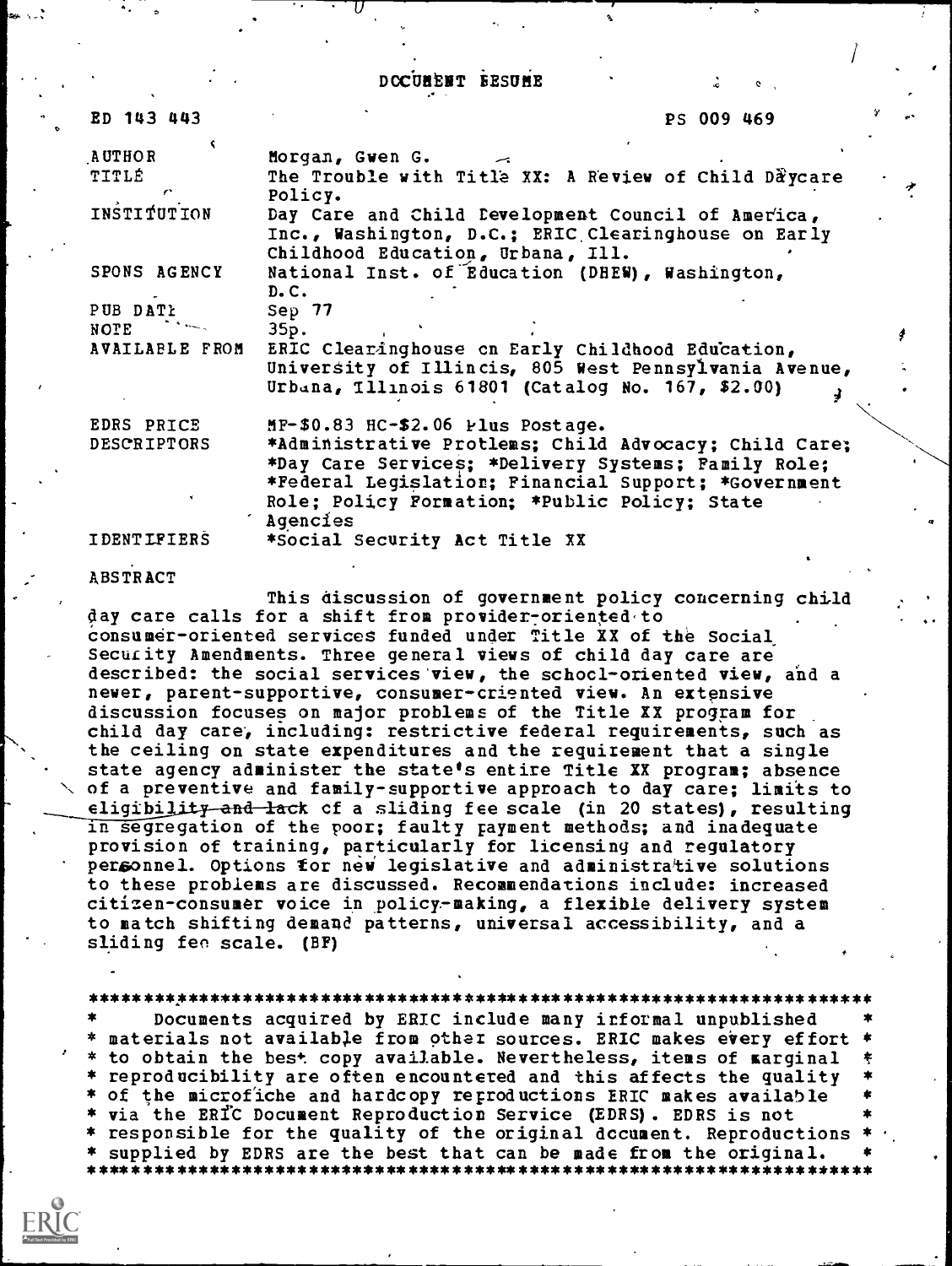# U S DEPARTMENT OF HEALTH,<br>EDUCATION & WELFARE<br>NATIONAL INSTITUTE OF<br>, EDUCATION

THIS DOCUMENT HAS BEEN REPRO-<br>DUCED EXACTLY AS RECEIVED FROM<br>THE PERSON OR ORGANIZATION ORIGIN-<br>ATING IT POINTS OF VIEW OR OPINIONS<br>SENTOFFICIAL NATIONAL INSTITUTE OF<br>SENTOFFICIAL NATIONAL INSTITUTE OF<br>EOUCATION POSITION O

## THE TROUBLE WITH TITLE XX: A REVIEW OP CHILD DAYCARE POLICY

by Gwen G. Morgan

**PS 009469** 

 $\mathbf{I} = \mathbf{I}$ 

ED143443

Available from: ERIC Clearinghouse on Early Childhood Education University of Illinois 80S West Pennsylvania Avenue Urbana, Illinois 61801 Price: \$2.00 Catalog #167

September 1977

 $\boldsymbol{\mathcal{S}}$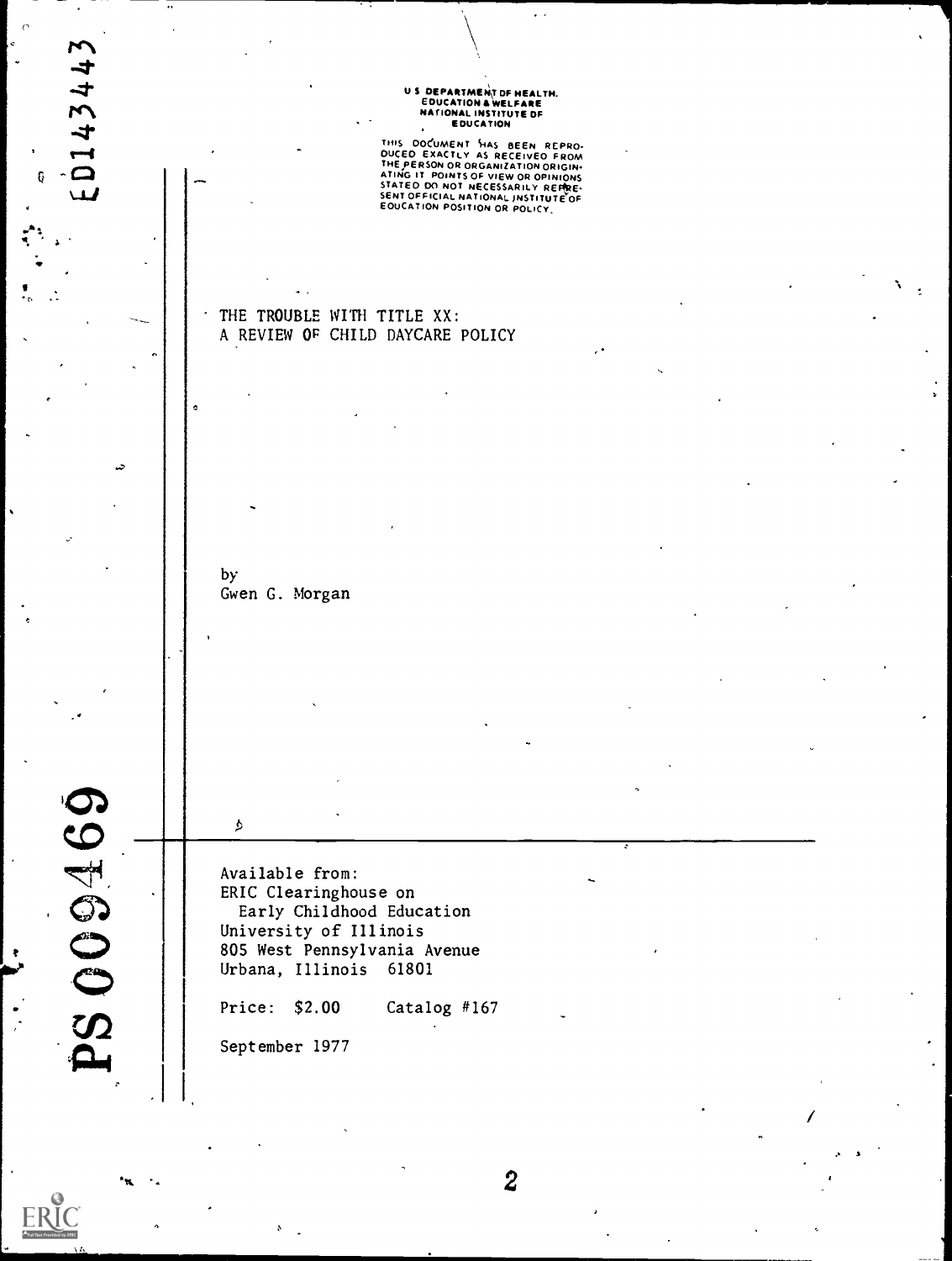The material in this publication was prepared pursuant to a contract with the National Institute of Education, U.S. Department of Health, Education and Welfare. Contractors undertaking such projects under goverment sponsorship are encouraged to express freely their judgement in professional and technical matters. Prior to publication, the manu-Script was submitted to the Area Committee for Early Childhood Education at the University of Illinois for critical review and determination of professional competence. This publication has met such standards. Points of view or opinions, however, do not necessarily represent the official view or opinions of either the Area Committee or the National Institute of Education.  $\mathbf d$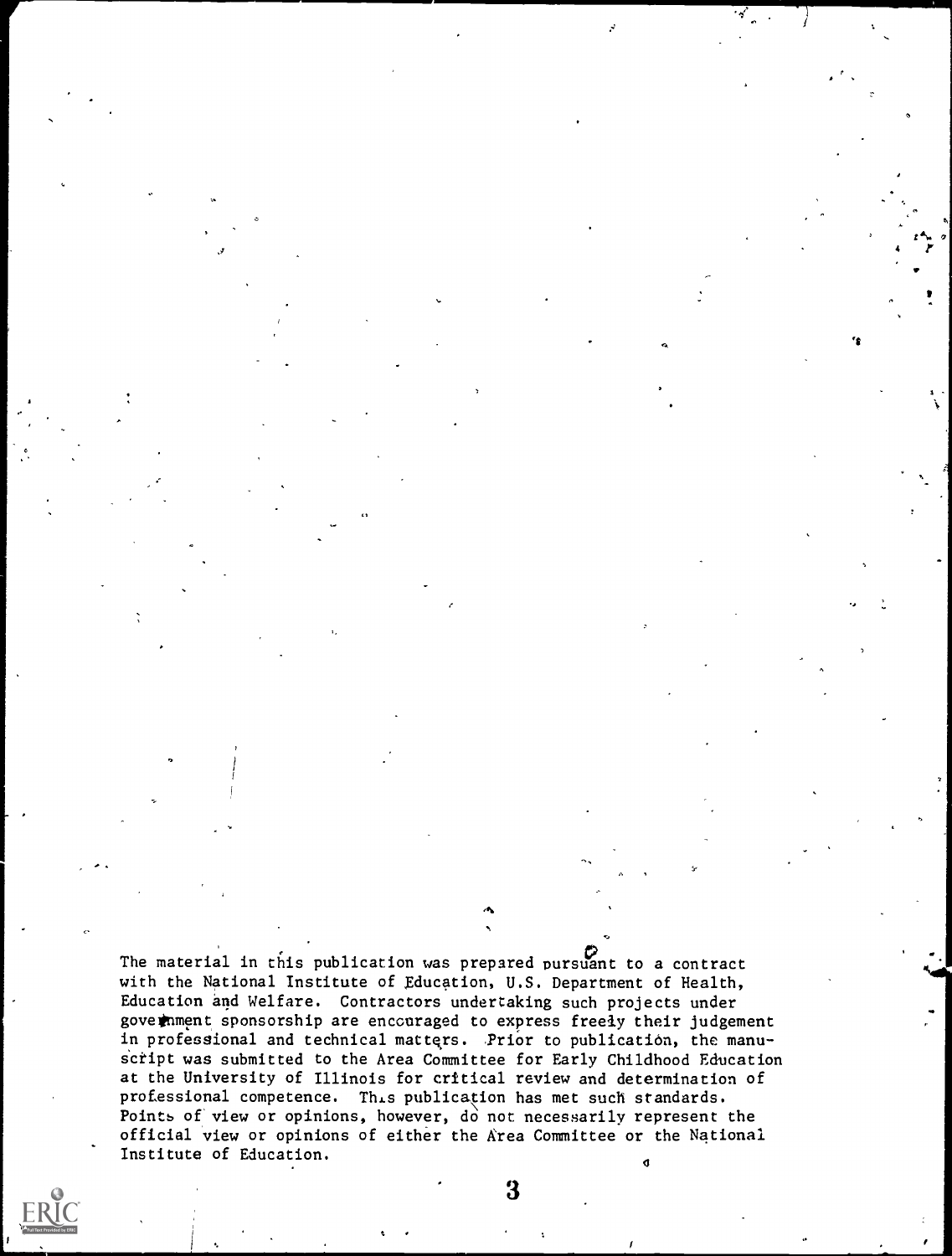Publication of this paper was made possible through the cooperation of the Day Care and Child Development Council of America.

 $\Lambda$ 

.t.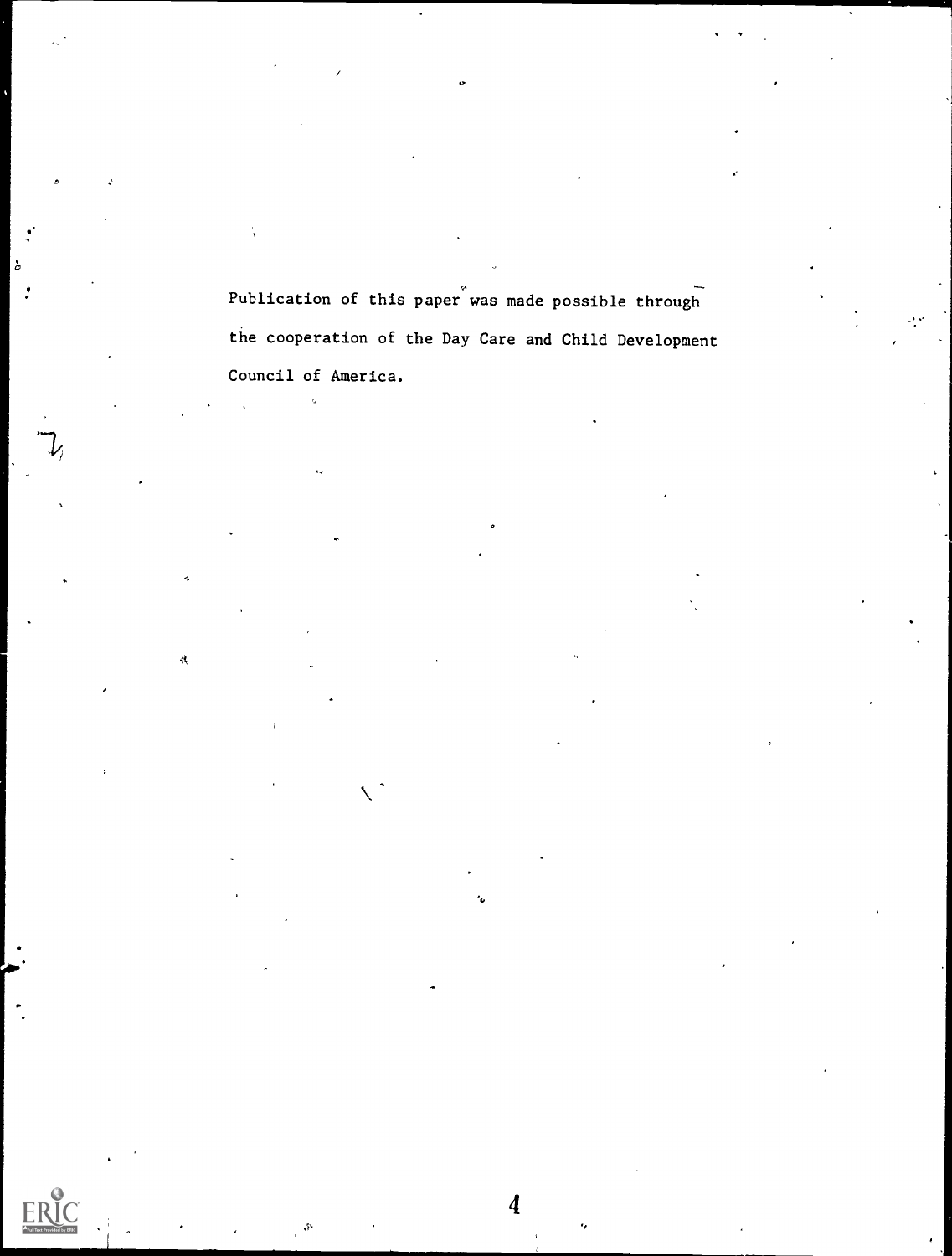### THE TROUBLE WITH TITLE XX: A RBVIEW OF CHILD DAYCARE POLICY

### **INTRODUCTION**

A new administration in Washington always brings new hope for a better future, and nowhere is this more the case than among the advocates of improved child daycare policy. Policy change, within the realm of the practical and feasible, is badly needed. For ten years now, the providers and advocates of daycare have been spending incredible energy in trying to avert inappropriate. policy decisions, or in trying to undo decisions which should never have been made. Forced to respond, government officials have been engaged in a time-consuming struggle, which has used up both people and money. Surely there must be a way in which the talents of child daycare providers can be used in caring for'children rather than in a Sisyphus struggle to push the rock of child daycare . policy forever up a steep hill.

Impatient with restrictive guidelines, inappropriate regulation, costly payment policy, and insensitivity to family problems, human service providers are becoming increasingly well organized. More and more, policy is being made through a process of negotiation between organized providers and fiscal people at the state level. The voice of the citizen and consumer is not part of this process. Long term policy issues will be forgotten in favor of immediate money issues if this direction in policymaking continves. The child daycare scene is increasingly provider-dominated, except in a few locations where consumer-oriented information\_and-referral centers play a strong role, or where an association of citizens funnels the money to the centers.

Policy-,makers and advocates for daycare appear to be operating from different underlying asstaptions. For one thing, Title XX admiristrators appear to see the child daycare provider under that funding source as a "program." Thinking in terms of program, rather than policy, they have ignored the efforts of providers to use Title XX as just one strand in an overall effort to serve the whole community, bringing together all sources of public and private funds. .They have failed to consider the effect of policy decisions on the children who need care and whose parents are paying the total cost.

The country already has a widely diverse network of child daycare services. Ten billion dollars is being spent, and even more childcare is provided through non-monetized arrangements in the immediate family and with relatives and friends. Of the monetized daycare, two billion dollars comes from the federal government; another billion and a half comes from state and local governments and private donations; and six and a half billion is being paid by parents.

Such an extensive and important network of services needs some overall policy difection as the government seeks constructive ways to fit its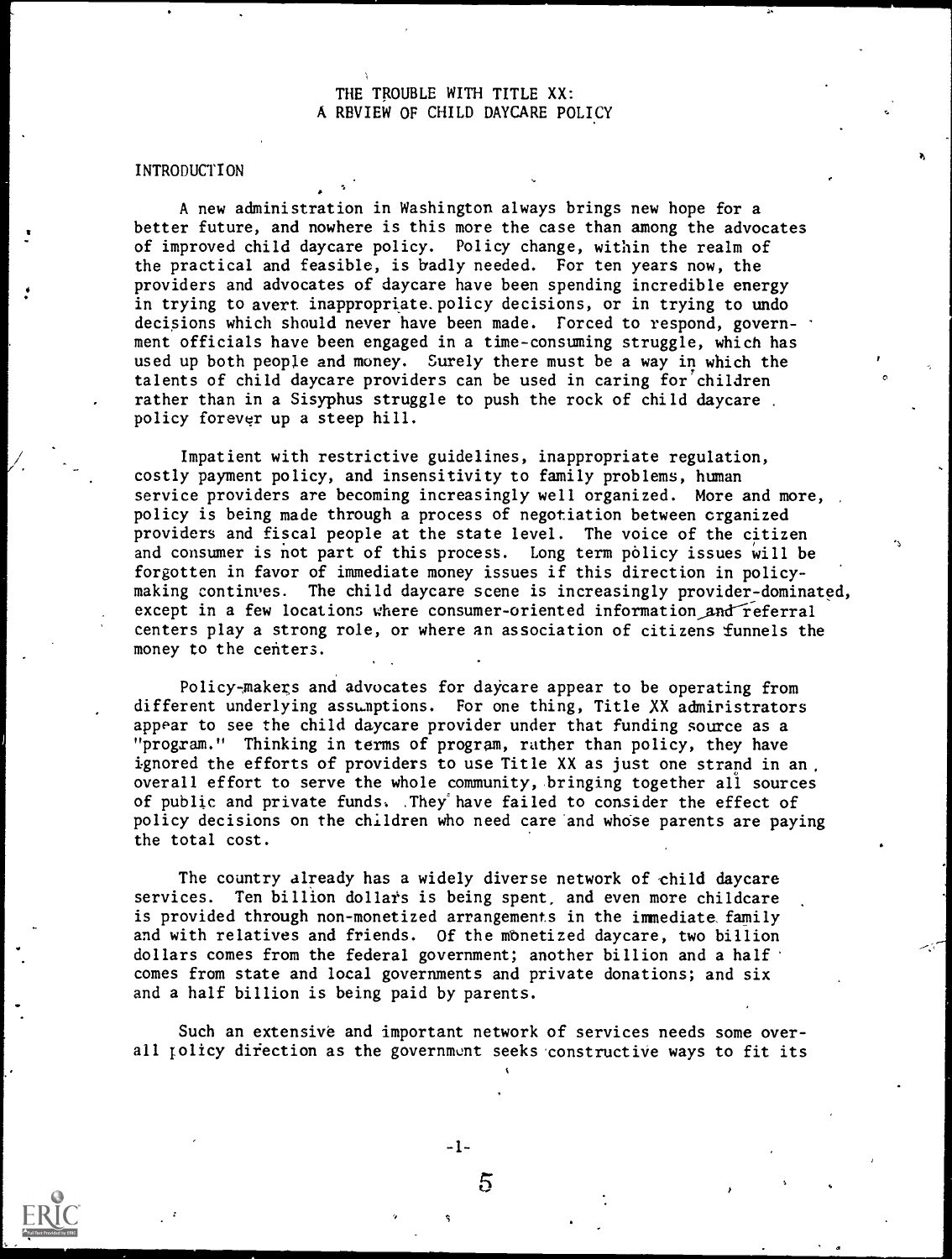Title XX piece into the whole daycare puzzle. Instead, the government has made policy as if the non-publicly-funded children were not there.

 $\sum_{i=1}^n\alpha_i\in\mathbb{R}$ 

In 1970 at the White House Conference on Children, Dr. Alfred Kahn chaired a Task Force on Delivery Systems to try to bring greater clarity to discussion of child daycare future policy. The first question addressed by the group was whether a new, government-run "program" was needed when the expected Child Development legislation became reality. The group concensus was that new daycare policy should build on the existing network ' of public and private centers and family daycare homes, improving them and linking them rather than creating a new system., Yet that issue has been little understood in the years which have followed. The Task Force also urged continuation of a variety of auspices and types of service with an emphasis on parent choice.

What does the future hold for child daycare? The service could go in several directions, depending on which vision. predominates.

 $(1)$  There is the traditional social service view of child daycare, which creates the service in its own image, as a help to families in trouble. The service can be viewed as treatment of a problem or as prevention of an identified potential problem

The network of day care does not quite fit this image. One-third of the mothers with preschool children and one-half of the mothers with school age children are employed. Between 11 and 12 million of the 18 million children with working mothers have mothers who work full time, an increase  $df$  about '30% since 1965. While some of these families have troubles, many are strong and healthy, working to maintain self-sufficiency and to improve the quality of life for their children.

A

When child daycare is run by an agency staffed with professionals with social work training, this daycare for healthy families is often seen' as a low priority. It is very difficult to work in an agency engulfed with human crises and see a need for giving priority to children in healthy families. Yet many believe that viewing daycare from a perspective of health is essential for a high quality child daycare program. One researcher<sup>1</sup> found in cross-cultural comparisons of child daycare that the successful programs around the world, among other characteristics, "assume the inevitability of a good outcome because they see themselves as working with essentially normal children in need of help and yuidance and not sick children in need of treatment." Such a health-oriented daycare program is of course an invaluable therapeutic community for children and parents with problems, but that does not define the program.

(2) The'early childhood educators have tended to make daycare over in. their image, too. Child daycare is like a school, whether in a center or family home. If the agency running child daycare is staffed with educators, the emphasis is likely to he on learning, rather than on total development of the child. While educators are better able to focus on the healthy child, they have tended to he child-centered, viewing the family as part of the external 'environment of the program, rather than central to it. The implication is that experts know more about children than parents do. Child daycare is of interest to educators, but is not a high priority.



-2-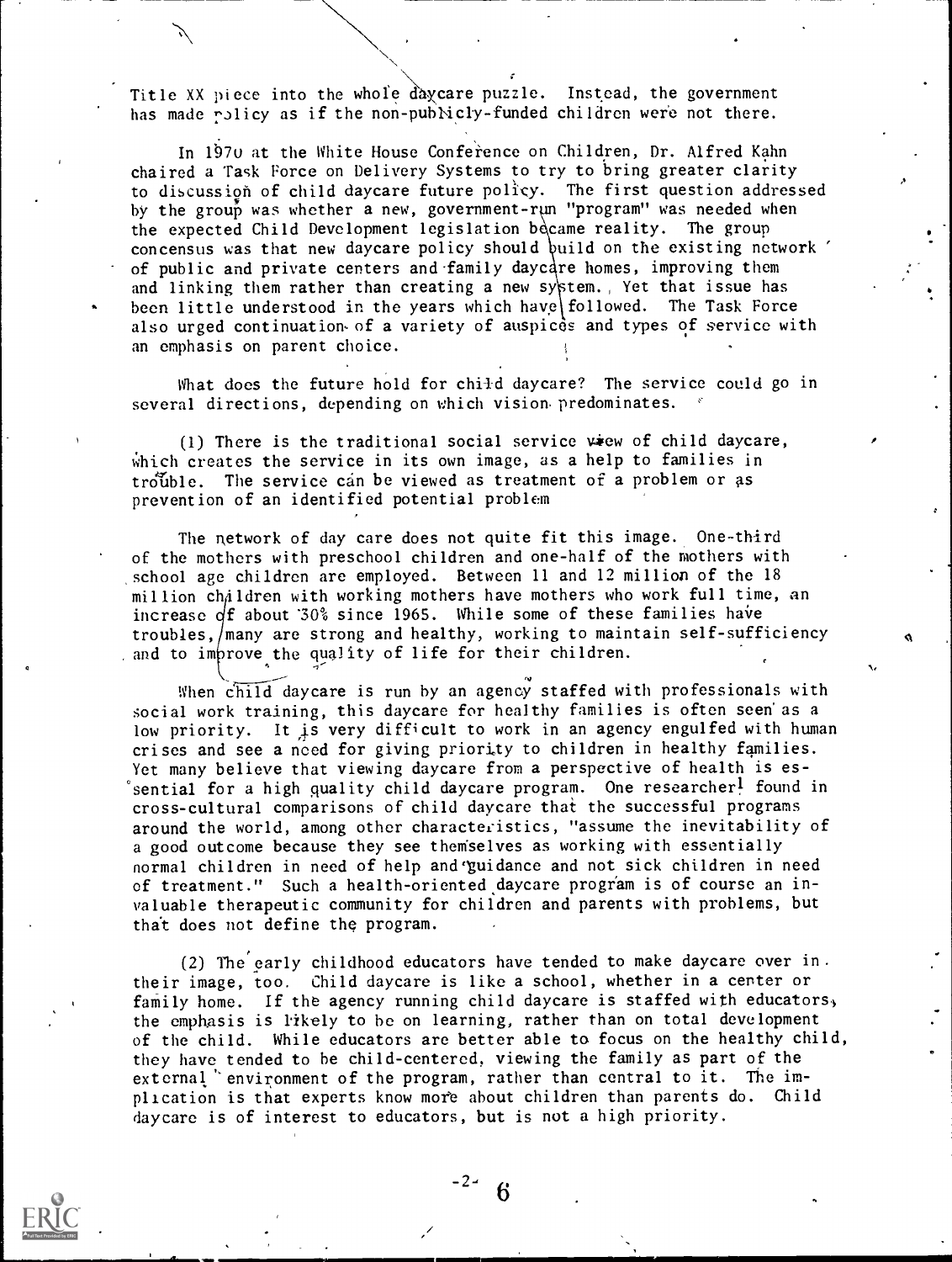(3) Anothex model for daycare in the future might be called a'consumer model. Here the emphasis would be on helping parents make informed choices. The Family would generally be considered competent to make child daycare decisions, and the role of policy would oe to support and strengthen that competence through providing educational materials, consumer-oriented resource and referral centers, and a funding mechanism geared to the consumer rather than to the provider. The regulatory system would become a support to parents with a consumer protection perspective. Professional expertise would be "on tap, not on top."

Recently there have been many books and articles<sup>2</sup> warning against a delivery system for child daycare organized as a large government-run "program" and recommending something like a consumer model. Some of these writers believe that tax legislation alone can provide (without unwieldy government red tape) the financial assistance needed by parents who are not poor. Others believe that a group caught in the middle, the twoparent working family and single parents above the poverty level but not wealthy enough to pay a sizeable amount for their child care, need additional help in. the form of vouchers on a sliding fee scale. Those arguing for tax legislation alone have not yet adequately defined how this issue of justice to the family caught in the middle is to be dealt with. Many writers are analyzing the figures on child care arrangements made by families, and discovering that most families now, as in the past, are making their own arrangements, often within family resources, and do not need formal child care centers or regulated homes.

Yet for families without relatives or friends to care for their children, the need for child care can be a desperate one, as any referral center can attest. Those working families who are not eligible for government subsidy and not wealthy enough to benefit fully from the tax credit may be a minority, but they are a significant minority. It is interesting that Senator Kennedy added an amendment, which failed to pass, to the recently enacted Tax Reform Act, which would have given child care money as reverse taxes to those families not wealthy enough to pay a tax.

Another form of the consumer model would make use of vouchers or of a central organization with a family supportive philosophy. There are interesting models in Orlando, Florida and Wichita, Kansas of systems which have created mechanisms for universally accessible child daycare. In Orlando,.. parents are given a choice of three programs, with the option of rejecting all three and continuing to search. They are given some guidance as to what to check for when they visit centers. No center may include more than 30% subsidized children. Parents pay on a sliding fee scale and the central agency, a 4-C, is billed for the difference. Funds come from Title XX and a variety of other public and private sources. The Orlando system is not perfect, by any means, since it works within constraints of federal and state policy. With the addition of some creative regulatory administration and a broader definition of eligibility for subsidy, this system could offer some useful directions for the future.

Where Does Day Care Belong in Government? Daycare at present does not fit into any place in government. Placed in

7

 $\sqrt{2}$ 

-3-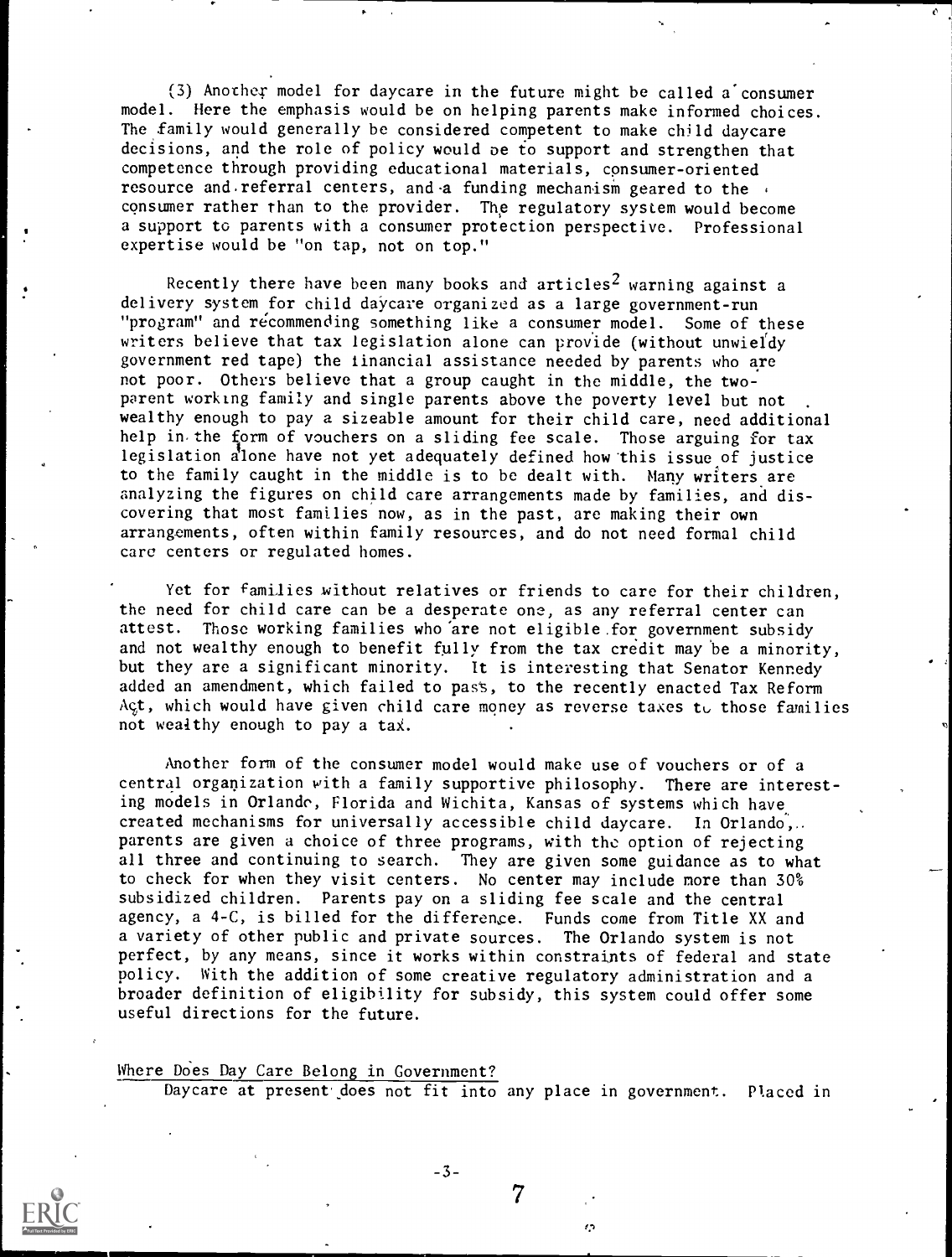Welfare, it becomes low priority, with emphasis on pathology, competing, against major crises for attention. Placed in Education, it again becomes a low pricrity with undue emphasis on learning rather than, development, competing against the enormous other problems in public schooling, including a failure to universalize kindergarten, and large new strains caused by'the new policy directives to include children with special needs.

Given the size of the daycare network, its \$10 billion costs and its countless non-monetized costs, its enormous potential for good or ill with respect to the family, child daycare must be a national priority. Yet placement within any of the present agencies as structures at present will result in its sinking to a lower priority. As part of government reorganization, some thought needs to be given to the appropriate place for needed policy leadership'for child daycare.

The appropriate place, speaking rationally and not politically, might be outside HEW entirely, in HUD, which is the successor to the agency which supported child daycare under a variety of auspices in the Lanham Act Days; or as part of a Consumer Affairs agency with a concern for rights of families and children.

Yet, because of the importance of government responsiveness to local coordinative efforts, it is probably wiser to create an appropriate base for daycare within HEW, where the Secretary can take steps to assure working relationships with the other agencies whose cooperation'is needed:

It is hoped that the Secretary will not move forward with reorganization which affects daycare without making an effort to crystallize the thinking of the proponents of the consumer model. Making a decision based, on past experience with other types of services, could result in a typical Epaminandus effect: an inappropriate solution to next year's problem because it was appropriate for last year's problem.<sup>3</sup> The future of the family is important enough, and the relation of daycare to the support of the family critical enough, for there to be some discussion and study specific to daycare before a decision is made.

However, a decision needs to be made within twelve months or even sooner. The present bureaucratic structure is wrong for ochild daycare.

During the past administration there was an unfortunate division of  $\cdot$ policy responsibility. The Office of Child Development had responsibility. for standards and for some policy. The Social and Rehabilitative Services (SRS) had the money and the staff, and made policy as well. In the Regional Offices and the states there was a good deal of wheel-spinning while the administrators waited to find out who was really going to be responsible.

Right now, SRS is to report to the human Development agency, and the expectation is that one place in government will have policy responsibility for child daycare. But no one agency has the knowledge and commitment to support the health of the family. SRS is geared to services for a narrow population group, and has made no moves to end the dual child welfare system which segregat s the poor. It is unlikely that leadership in a universally accessible child daycare system will come from this agency, without specific mandate and personpower.



8

-4-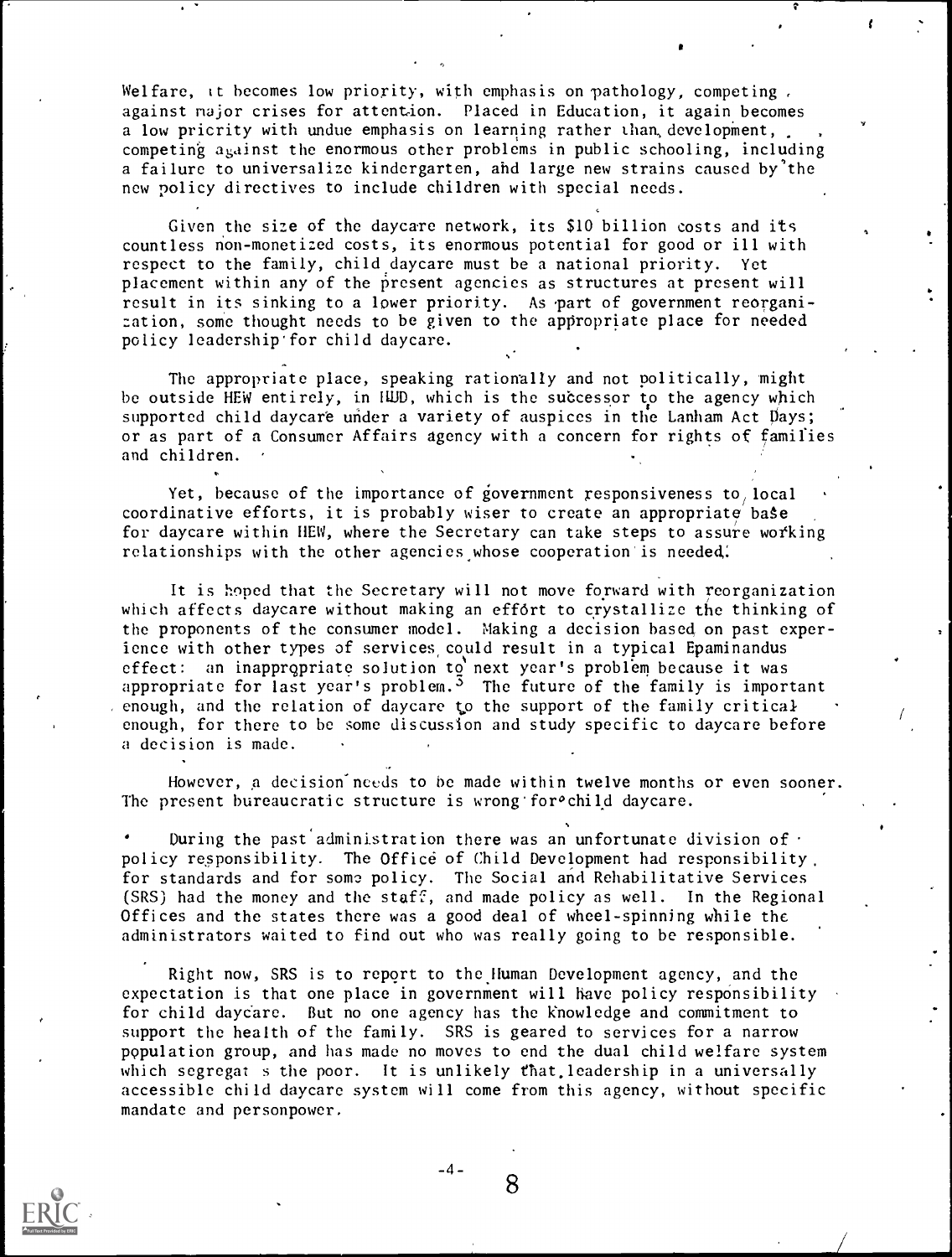The daycare staff in the Office of Child Development has been inappropriately placed in the Children's Bureau, a traditionally oriented child welfare agency.<sup>4</sup> Within the goals and objectives of that agency, there can not be a priority for the elements of the consumer model for daycare policy.

It seems urgent that there be a division of the Office of Human Development, parallel and equal to the Children's Bureau. This division, geared to the support of the American family<sup>5</sup>, would have direct control of daycare .policy under Title XX or its successor.

A new agency for children and families could administer the child daycare program, the federal initiatives-in education for parenting, and family impact research., Supports for the daycare network, such as training and consultation, belong here. Supports for consumers, such as information and resource centers, would be encouraged by such an agency. These compatible activities are of such scope and importance as to justify the creation of an agency to see that they have priority. As in the past, much daycare would continue to be non-monetized, and parents would continue to pay a large share of the monetized daycare. But combining the administration of that daycare subsidized by the government.with policy directions which include all children would solve many of the present daycare dilemmas.

In Sweden, daycare is clearly considered to be a social service. However, in Sweden, social services are broadly, defined and include support for the quality of life of all, not just the few. For example, parks and recreation are social services and community-controlled daycare for working families is supported as a desirable end in itself unrelated to family pathology. This country has no such philosophy; and daycare cannot fit into any existing agency until one is created with the emphasis on improving the quality of life for all children and their families.

# THE TROUBLE WITH TITLE XX

Most daycare is financed with federal Title XX money. These funds, which come through an amendment to the Social Security Amendments, provide 75% federal money for almost any social services the states want to plan. The matching 25% can come from the state or through. the state from local public or private sources. Private in-kind matching is not permitted, but public in-kind matching in the form of budget commitment to staff or space, and public and private cash, can provide the matching funds.

This recent federal legislation has far-reaching potential for creating new and bold approaches. Title XX is not a welfare related piece of legislation. It could revolutionize the social service system, providing universally accessible services. Under Title XY, it is possible to shift from provideroriented to consumer-oriented services.

Five states have already defined eligibility in a way which makes possible universally accessible services. Under this model, the poor are subsidized, the middle class pay for their own services,'and working families not able to afford the full costs pay a sliding fee based on their income. It is this sliding fee for the middle group which provides the "glue" to create the universally accessible system.

### -5-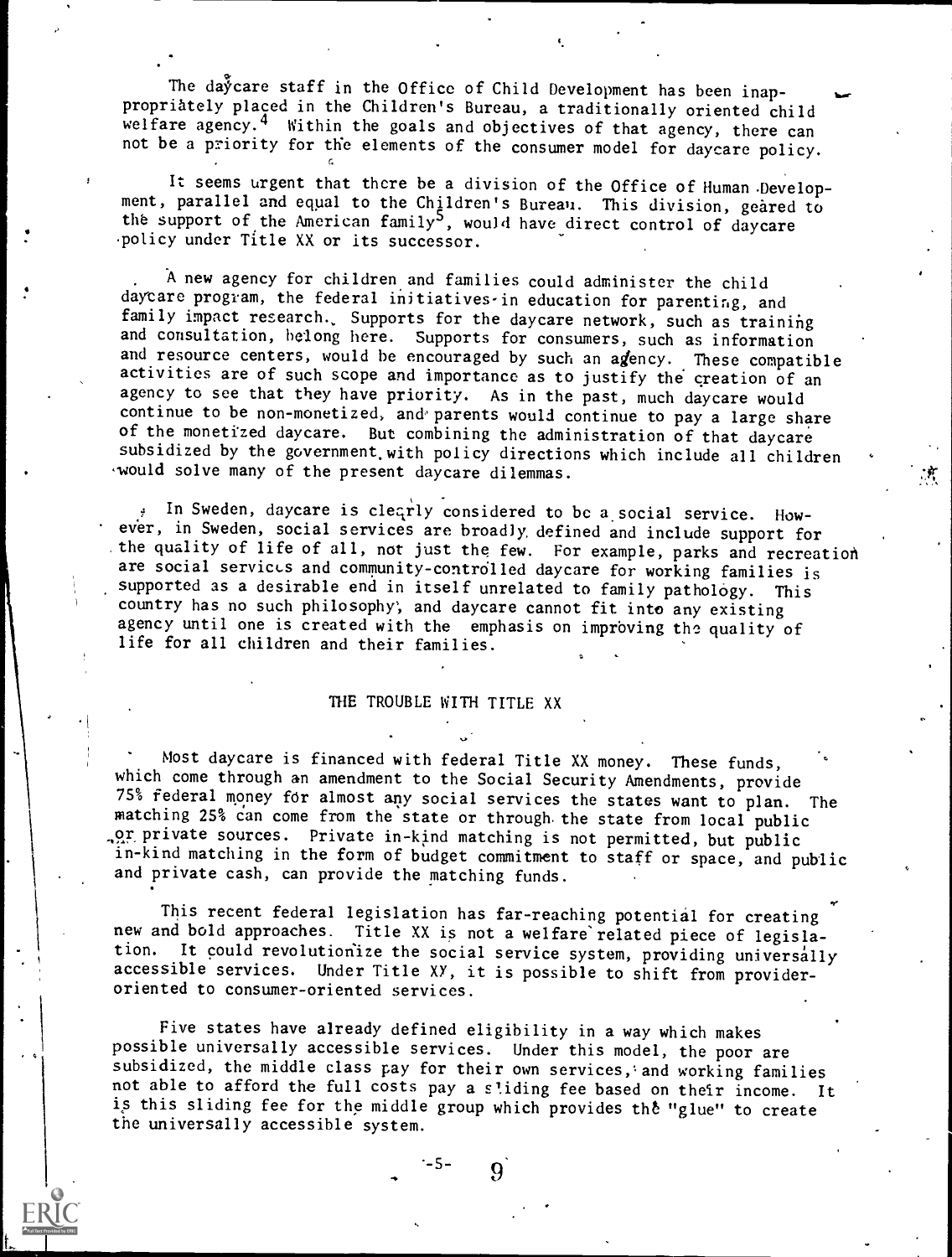States which have a sliding fee scale subsidy system and broad definition of eligibility do not have to limit family economic opportunity, or favor single parents over two parents struggling to maintain a family through employment. The model looks like this:



Families regardless of income can use the same program, buying in with parent fees or government subsidy.



However, many states have not yet taken full advantage of Title XX. Five states have defined eligibility at 115% of the median income;<sup>o</sup>others have defined it in various ways. The country appears to be on its way to the policy in the above diagram in some places, with considerable variation. Fees are charged in 30 states, with plans to institute fees in many of the rest of the states.

In states which limit daycare to poor children who get it free, there are major injustices. Families in the(middle suffer a "notch" effect; the minute they are able to earn more than the limit for free day care, they must pay the full costs of daycare, which they cannot afford. Some major problems with Title XX have become apparent.

-6- 10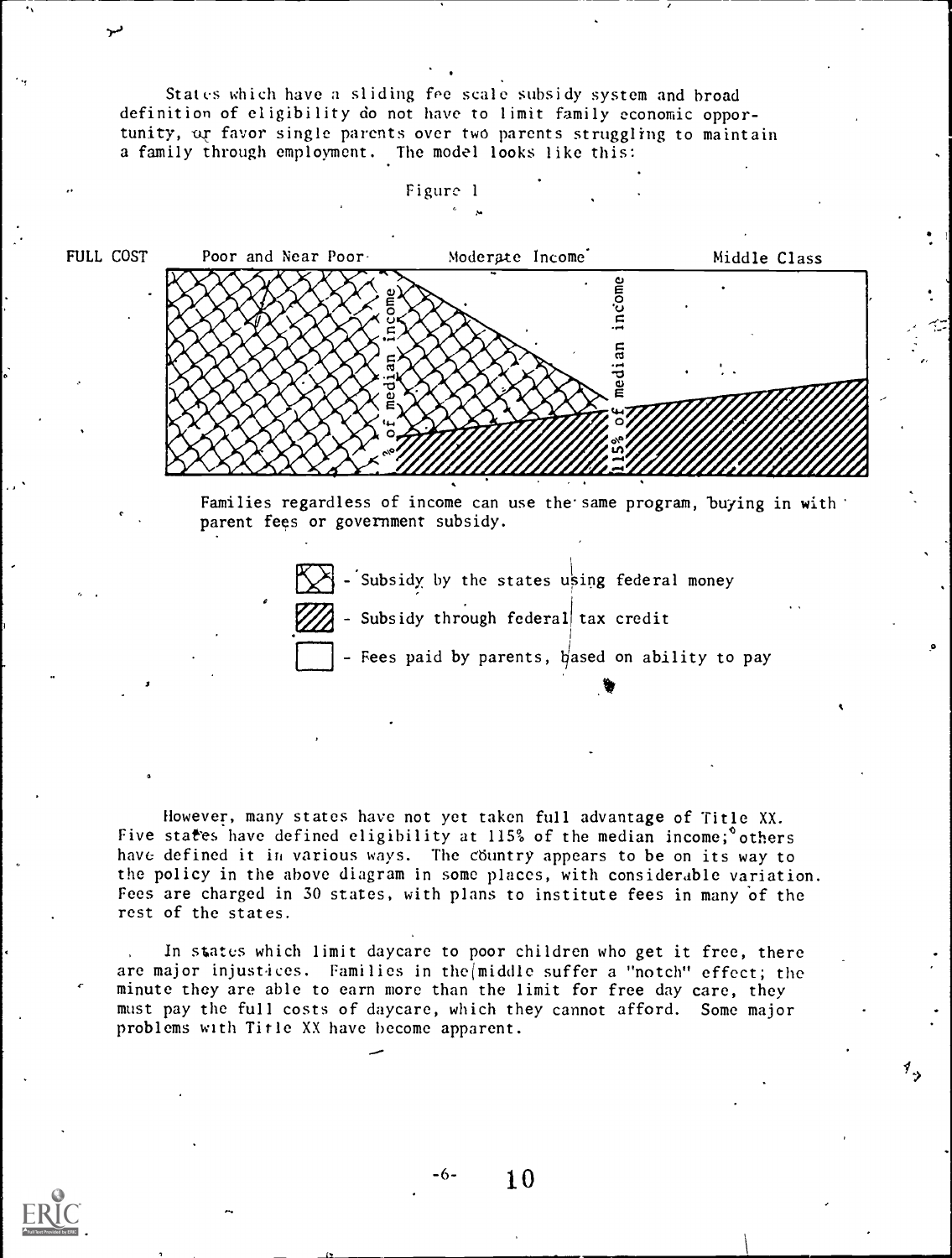# 1. The requirement of a single state agency for Title XX forces child daycare into an incompatible Welfare system.

In an effort to achieve coordination, Congress mandated that one agency be selected to administer the entire Title XX program. The result is that child daycare is forced into the Welfare system even though Congress did not intend it to be a Welfare program. A lack of coordination has resulted, and Congress might be asked to change this policy for child daycare.

In some states an Office of Child Development has been created ih which child daycare programs could be administered. 'Yet even these states are forced by the requirement of a single state agency to group daycare with services more oriented to social pathology.

### 2. State-level control inhibits local officials from consolidating daycare with community dévelopment programs, manpower programs, economic development, schools.

During the sixties, categorical programs mushroomed, and local officials were helpless to eliminate duplication and waste, and to fit programs to local needs and goals. Citizens were bewildered by the complexity of their government

Now the government has a number of block grant programs which are especially helpful to city officials. . Daycare, manpower development, and economic development, for example, shquld be planned together at the local level, and yet it is very difficult under Title XX for local officials to bring this about. Congress or HEW might consider mandating that the states make block grants on a formula basis to cities applying for this responsibility, out of the total Title XX funds'.

# 3. Single state agency means that daycare will not coordinate with Head Start, other programs.

The single state agency requirement means that there is a possibility of coordination at the state level with other child welfare services, but the more important coordination with other agencies has not been well-achieved. At present, there is little coordination between daycare and Head'Start, despite a 1967 Congressional mandate.

# 4. No government agency at present has a family supportive philosophy such as is needed for child daycare.

Since the United States has a commitment to the private sector, policymakers avoid government intrusion into the family. Our agencies are therefore all geared to respond to some problem, not to support the healthy, garden variety family. It would be difficult for existing agencies to offer support for families without identifying problems. An exception is the Education agency, but here there is a tendency to supplant the family for a narrowly defined purpose: learning. This agency looks at the child, too often, out of the family context.

-7-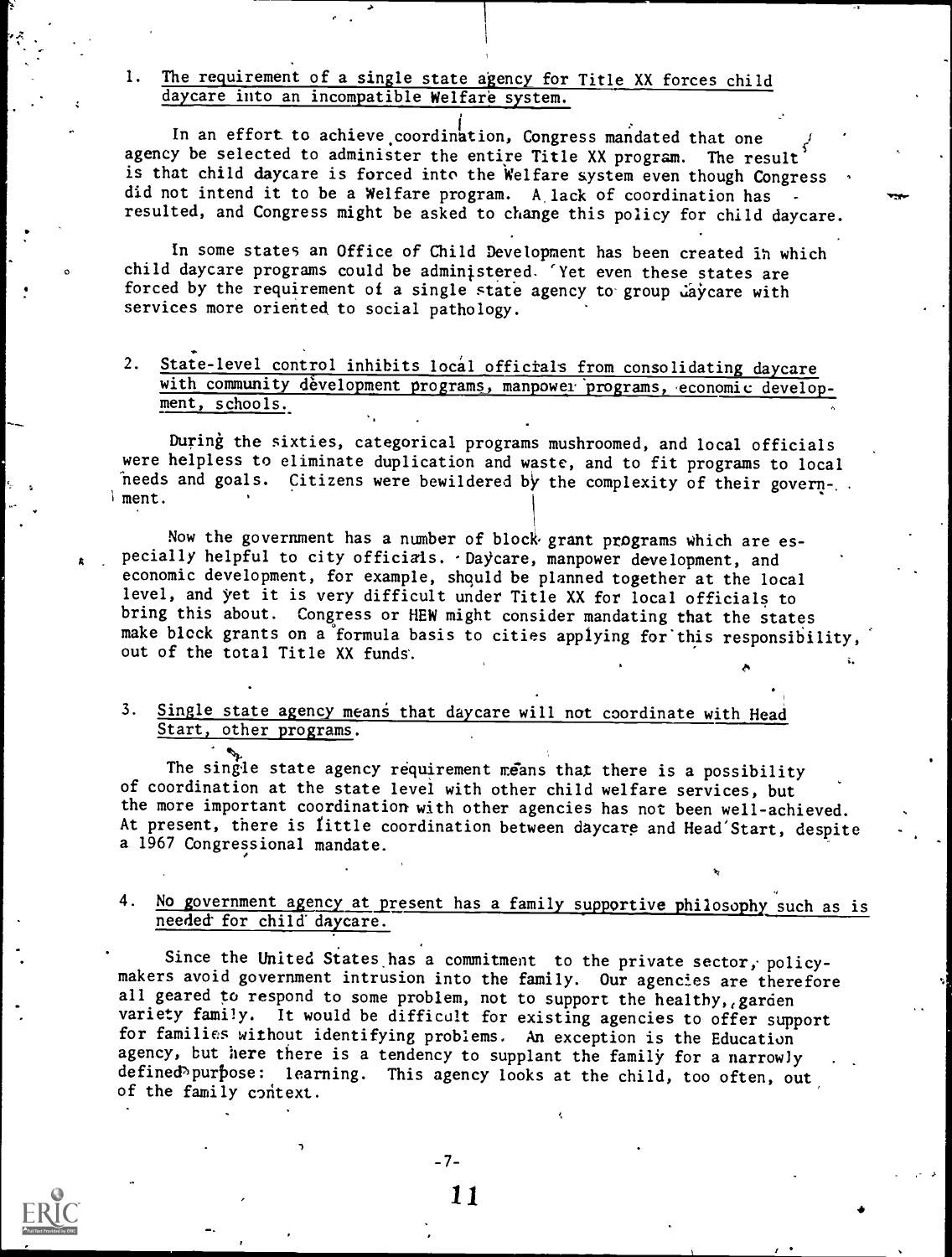## 5. Goals of Title XX are primarily adult goals, without priority for prevention and - family support.

 $\mathcal{L}$ 

Each of the five Title XX goals has two ispects, a treatment aspect and a prevention aspect. Since daycare of children is and should be primatily a preventive, family supportive service, the prevention goals have particular relevance. To be effective for daycare, the prevention goals should have the same priority as the treatment goals. Thitle XX goal's are:

### Prevention

### Treatment

Maintaining economic self-support to prevent or eliminate dependency

Maintaining self-sufficiency, including prevention of dependency

Preventing neglect, abuse, or exploitation of children

Preventing inappropriate institutional care by proviuing for, community-based care, home-based care, or other forms of less intensive carp.

Achieving'economic self-support to reduce or eliminate dependency

Achieving self-sufficiency including reduction of dependency

Remedying neglect, abuse or exploitation of children

Rcducing inappropriate institutional care by providing for community-based care, home-based care, or other forms of less intensive care

Securing referral or admission fot institutional care when other forms of care are not appropriate, or providing services to individuals in institutions

The above outline separates out all the various goals which Title.XX has lumped together. None of them speaks to the quality of care the children receive, and none except the third is a goal for children.

For child daycare purposes the two important preventive goals, maintaining economic self-support and preserving families, are closely related since the family, if it is to survive, must he a viable economic unit. For the viability of the family; there must he jobs. Full employment in national policy is the cornerstone of humane family policy. Parents need to be able to provide food and shelter for their children; they need the self-esteem, and autoromy which come with working with others and receiving a pay check for their work.' This type of goal, which would enable earnings, rather than limiting them, in the interest of the family, is not likely to receive priorit;' attention wider the present bureaucratic arrangements for daycare.

#### 6. Title XX places a ceiling on state expenditures.

When Title XX was passed, the Congress, alarmed over the quantum jump in feieral reimbursements to states which were using Social Security Services



 $-8-$  12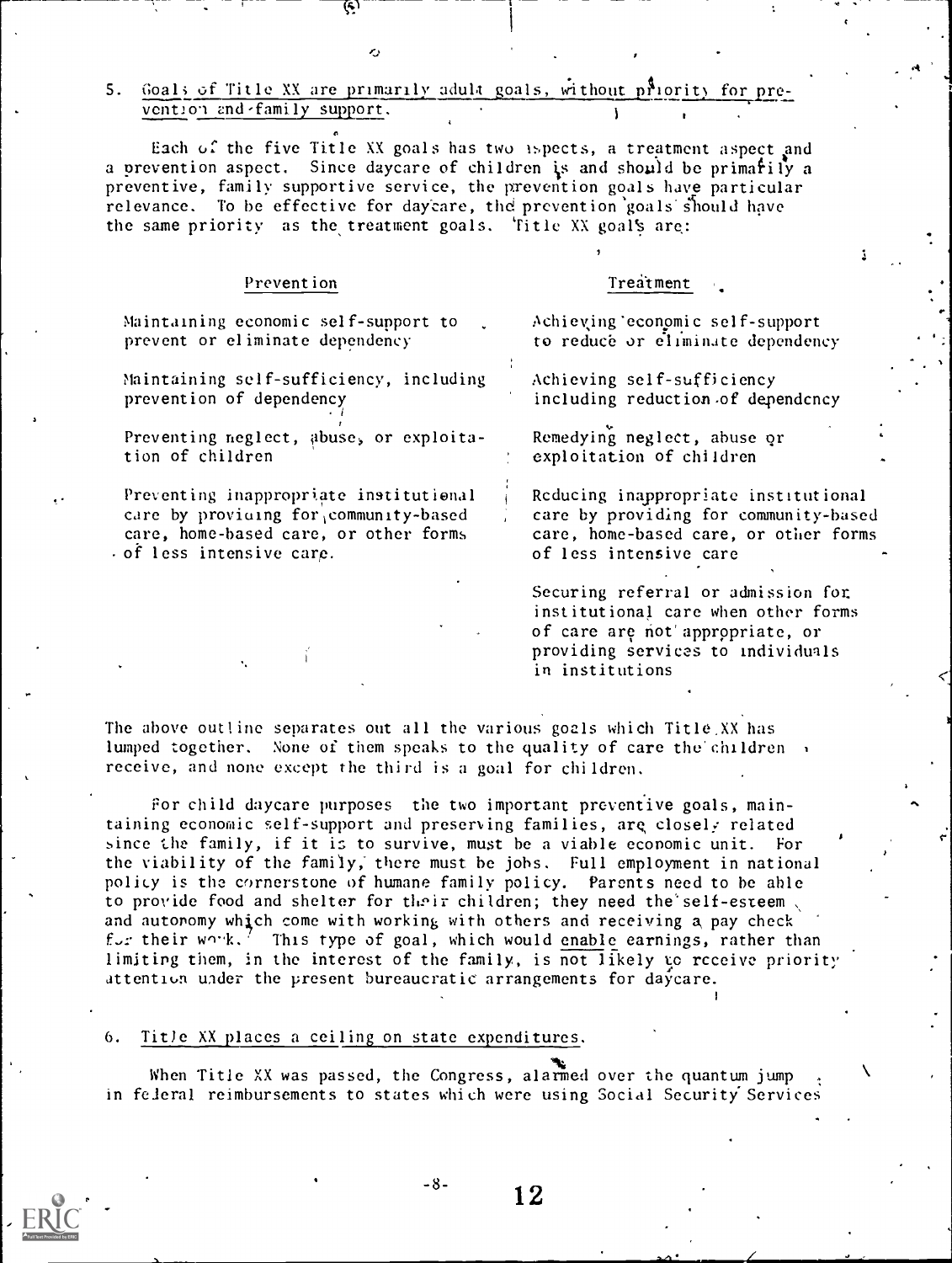ا المجدّ المعدّ monies to replace state money in already-existing services, placed a ceiling  $\qquad$ on the total amount states could spend. Most states have now completed the process of matching their state expenditures with the federal dollars for reimbursement, and are now at the ceiling. Level funding in those states is  $\cdot$  causing hardship. Furthermore, there is a need for more child daycare. The Congress has raised the ceiling by a small amount for daycare purposes, but because of the lack of a maintenance of effort clause, many states are using the new money for other than daycare purposes. The ceiling needs to be raised.

# Federal Interagency Day Care Requirements (FIDCR) work against including parents who pay for daycare.

These requirements, developed in 1967, are now out of date and need rethinking. Congress has postponed any further enforcement until Spring kritten`standards into law, which is going to inhibit needed change and 1978 for staffing ratios, to  $\hat{\phi}$ low time for this rethinking. Title XX has flexibility in enforcement. It would be preferable for the law to spell out.the process of arriving at standards, require some re-examination at least every five years, and assure representation of all interests in the process.

8. A sliding fee scale, essential to the concept of universal accessibility, has not been established in 20 of the 50 states, although many are discussing it. The scale itself varies widely from state to state.

Title XX permits a sliding fee scale but leaves the Option to the states as to the lower limit, the upper limit, and the fee to be paid. In the states . which have had fee scales for some time, such as. Connecticut, there may be enough useful experience so that the federal government could spell out a -fair fee scale policy which is uniform across the states.

### Limiting eligibility to the poor keeps people poor.

 $\mathbf{v}$ 

Five states take their fee scale up to  $115\%$  of the median income, but most place an eligibility ceiling well below that level, some near the poverty line. If poverty is a criterion for participation in the program, everyone must be poor and stay poor\_in order to participate. Middle class families suffer, a "notch" effect: the minute,they are able to earn more than the limit for free daycare they must pay the full costs of daycare, which they cannot afford. Daycare cannot offer economic opportunity to any family.

It is a catch-22 situation which offers child care in order to provide work opportunity, and then removes the enabling service if the participant is offered a reasonable wage. Parents should be encouraged to provide well for children,

 $10.$  Limiting eligibility discriminates against the two parent family, and offers incentives for family breakdown.

.

c.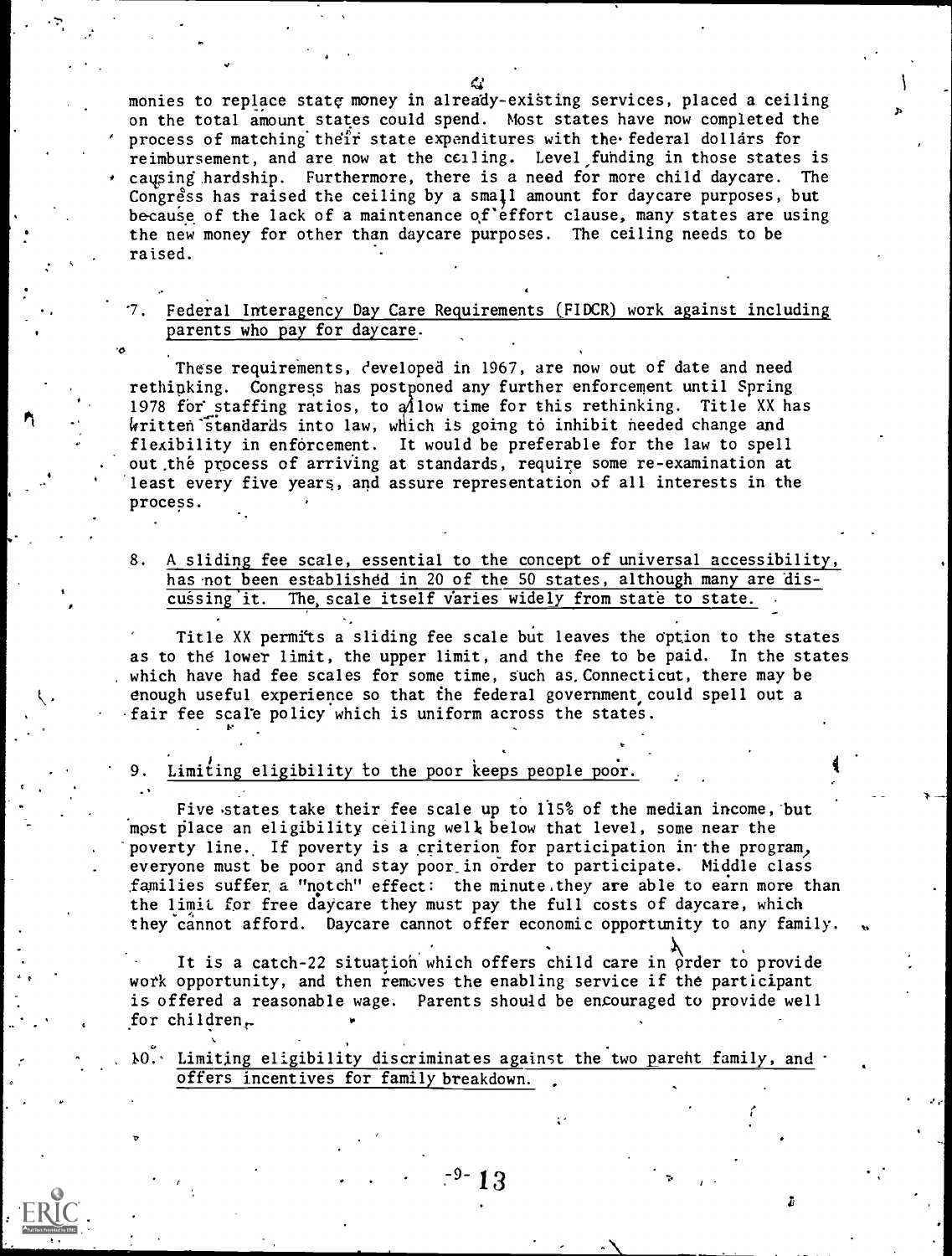This problem has been discussed earlier, and stems from the way statistics group families by income pn bar charts. It would be helpful to policy if the census and other population studies would separate the different kinds of families at the same income level: single parent families; two-parent families with one wage earner earning the entire income; two-parent families with two wage earners.

# 11. Limiting eligibility destroys commitment to continuity of care for a child.

When a family rises to an income above the income eligibility level established by its state, the child care program is expected to expel the child, or move the child to another type of care. Yet anyone with even the faintest knowledge of how children develop knows that nothing could be more harmful to a young child. The state accepts responsibility for a child, and provides relationships which build basic trust and security, then subjects the child to the pain of separation from those familiar people for accounting reasons. It is time that programs serve the needs of children, rather than accountants. The principle should be established that a child, once accepted, has a right to continue in the same program as long as the program is needed. Such a principle could be articulated in the law, or in guidelines, but it is high time that it be adopted.

### 12. Limiting eligibility segregates the poor.

Our country tends to develop a dual social service system in every field, with the middle class using different services than those used by the poor.<sup>8</sup> The services to the poor then have low status, both for the children and the professionals who work in them, but they serve the function of salving our consciences while protecting us from contact with the poor. Daycare has a different history, and need not go in this direction, although in many places it is far down the road toward segregation. With its history of serving working mothers during wartime, and with the current interest in new roles for mothers, fathers, and children in the family, daycare could easily at this time go in the better direction of universally accessible services.

### 13. There are disincentives for trying to serve all income levels.

Because those designing guidelines and contract and audit procedures have concentrated on the funded children, the system works against including children who have other sources of funds, such as parent fees, or special needs money. Many p:ograms using Title XX funds are fully funded and serve, only poor children. If our daycare programs included private fee-paying parents as well as subsidized children, there would be more of a vested interest in keeping costs down in the long run. Instead of following a conscious policy of encouraging programs to meet their total community's daycare needs, all our fiscal controls are pushing programs in the direction of either taking all subsidized or all unsubsidized children. Some daycare programs are valiantly trying to include a mix of children, but state policy works against them.

# $-10-14$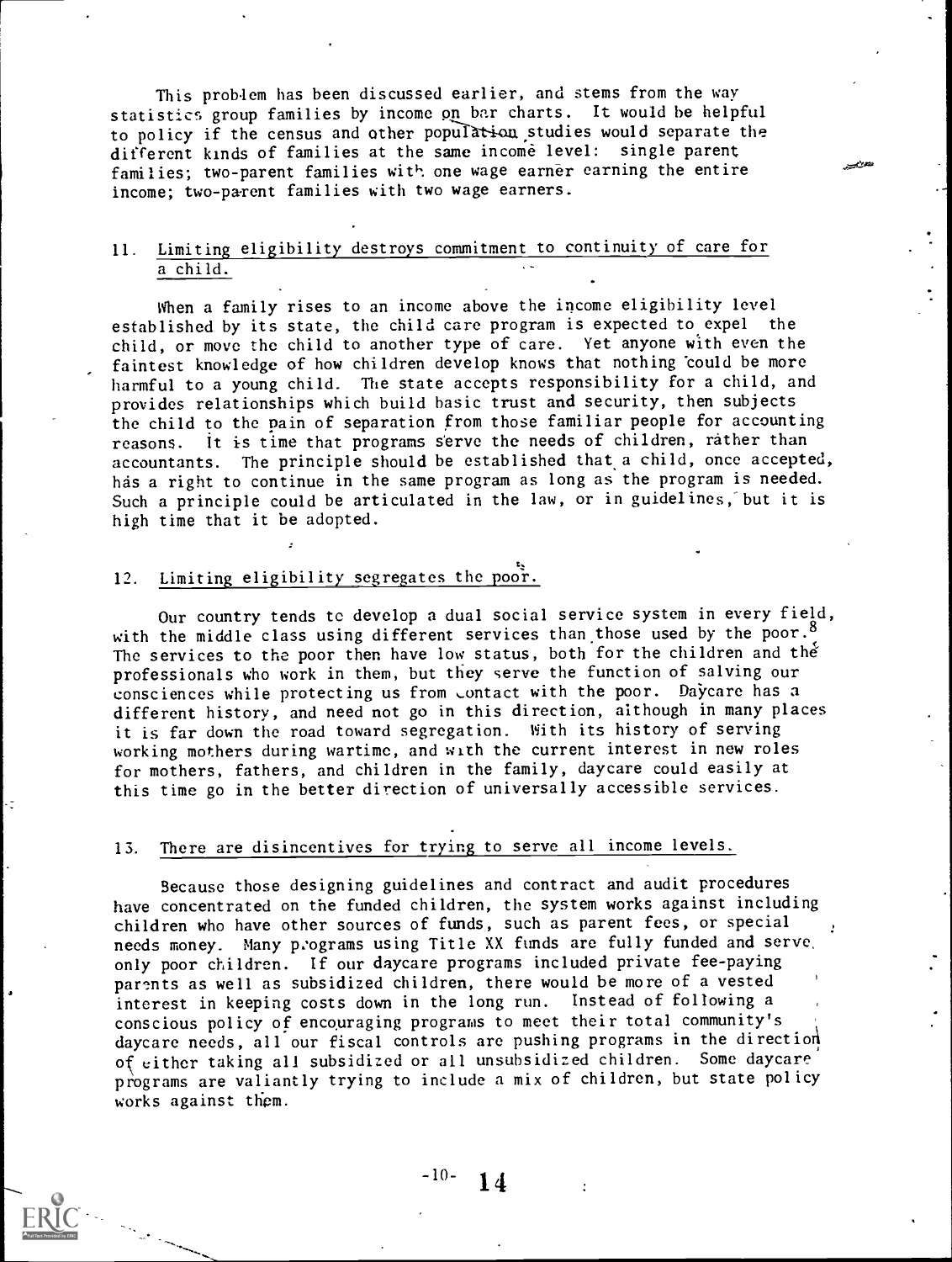If it is desirable to include a mix of children, this policy could be stated in guidelines and law, and auditors could audit for the presence of this mix.

# 14. Method of payment causes serious cash flow problems, and some programs fail.

States generally reimburse for daycare after the service has been provided, with payments late, and no mechanism for front-end funding. This is a state problem which needs to be examined at the state level. If the state is not able to streamline its payment processes, some kind of revolving fund for interest-free loans to programs waiting for accounts receivable would provide stability. The method of establishing rates of reimbursement per child is arbitrary, and does not represent the documented costs of meeting required standards of quality. Payment and enrollment/attendance are handled differently by the various states. Some reimburse only for the time a child is actually attending, even though the program's incurred costs are just as great when the child is not attending. Others reimburse for average daily attendance, or for average enrollment. Some states reimburse for enrollment, but punish a program when attendance falls below a certain percentage (such as 80%) by a shift to reimbursement by attendance. This means that a measles epidemic causes huge financial losses, which some programs cannot survive. No educational program can survive a policy of reimbursement by attendance: there are better ways to achieve capacity operation. These are, problems in state procedures, possibly with some pressures from fiscal officials in federal regional offices. While they could be changed at the state level, some advocates believe that more uniform and supportive fiscal policy should be adopted at the federal level and required of the states.

# 15. The present system is provider-dominated in most places, rather than oriented in a policy way toward the concerns of consumers of child daycare.

Although it is generally held to be highly desirable for parents to make their own decisions and feel that they are responsible, the present system of contracting, eligibility determination, and referral is tending more and more to emphasize provider issues and to force parents into feelings of dependency on the system. It is possible that-a voucher payment system, which automatically would make the whole system more consumer-oriented, might be more desirable to providers and parents alike. Vouchers are sometimes recommended by those who believe that supply and demand will regulate the quality of child care: this idea is called a "market voucher" system. Most economists do not believe that a "market voucher" system would work; quality would probably suffer. However, a "regulated voucher" system, with attention to monitoring quality in programs eligible to receive vouchers, is worth trying out. Vouchers could be prioritized, and a sliding fee could be built into them. If children with special needs, poor children, and other categories come with their own funding, a consumer-oriented system of services which serve their communities could develop. Consumer-oriented resource and referral centers could provide parents with information on selection of child care services. Parent choice of child care could then become <sup>a</sup> powerful reinforcer of the parent role.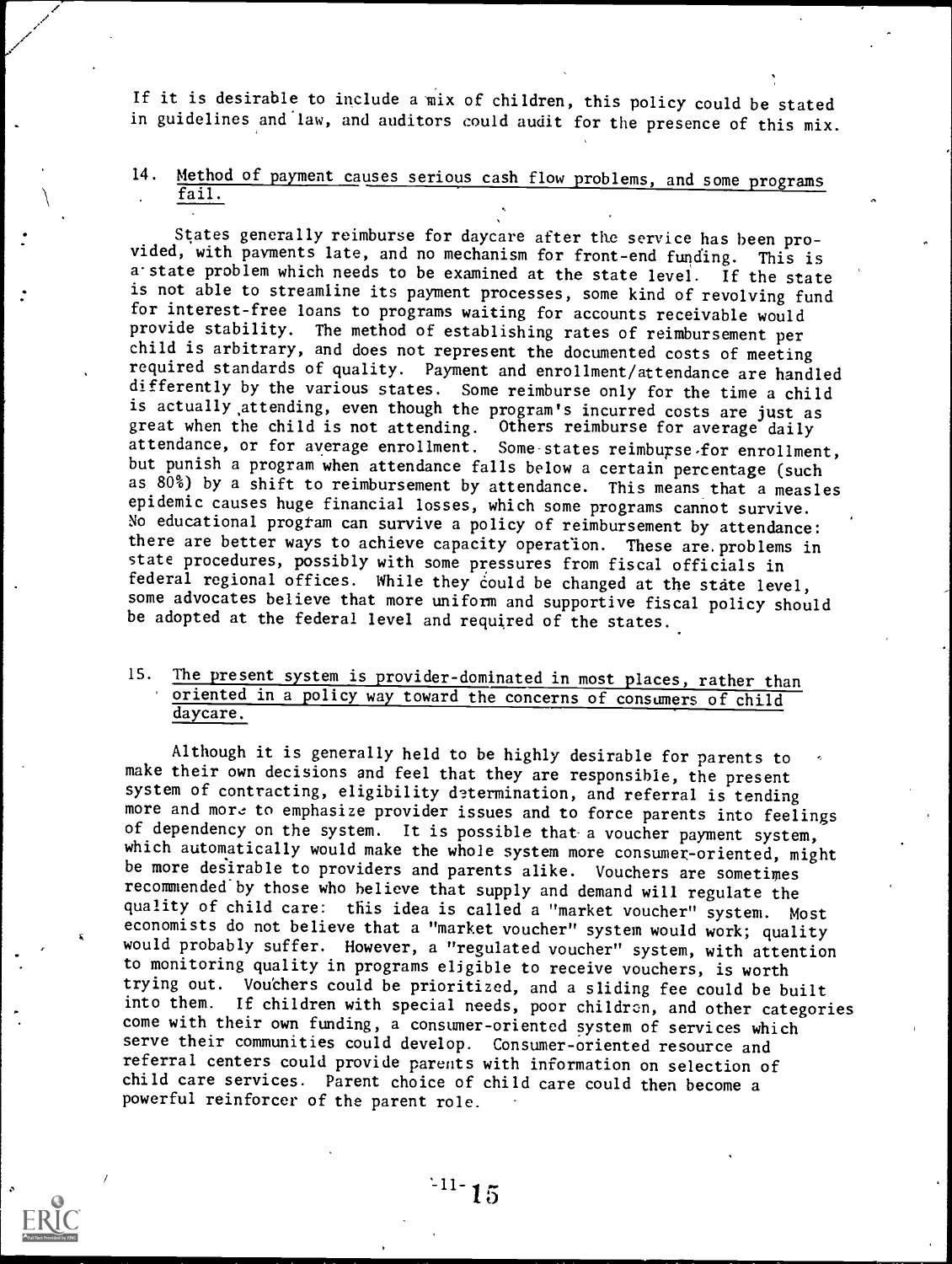### 16. Training, consultation and support to the day care network is rare.

Title XX makes available training money, above the ceiling. Since public in-kind matching is possible, along with matching by private donations to the non-public colleges, it would be possible to finance new training without additional state money. Some states are involved in training; in others, no pl-nning has yet been done to meet the daycare training needs.

Part of this problem is state lethargy; part of it stems from the problem of the single state agency. Welfare Departments have had training money available under Title IV-B of the Social Security Amendments for a long time, and priority for daycare training has been expressed in connection with these fungs. Yet there has been little daycare training under Title IV-B. Guidelines for IV-B give priority for training by Schools of Social Work. Short term training is possible by other kinds of schools, but the priority is not for short-term training. The kinds of training needed by the daycare field are not within the competence, nor the interests, of most -schools of social work. For this reason, even with state priority for daycare training, there has been very little daycare training, under Title IV-B. Without some attention to opening up the planning of the daycare training to daycare people, this situation could continue, since the schools with high competence in child growth and development and in daycare, are not known to the training staff in the agencies making the decisions.

### 17. State licensing staff members are not receiving training in regulatory concepts.

Despite the fact that licensing and federal interagency daycare requirements are issues of national importance and debate, Title XX policy has not encouraged the training of licensing staff. Poorly trained staff are ineffective regulators, and may arouse hostility of state legislators, weakening the regulation further.

### 18. Federal standards have weakened state licensing without providing an effective strong replacement.

Since the furor over standards written into Title XX is law, it appears that state licensing has been adversely affected by fall-out from the battles, and the two regulatory strategies have substantially weakened, rather than reinforced, one another. Furthermore, some states have attempted to improve their daycare licensing, by removing it to another agency other than the one which provides the service, thereby getting away from the inherent conflict of interest when the purchaser also enforces standards. Yet states which have licensing placed in other agencies are told that Offices of Child Development cannot receive Title XX training funds because of the single state agency requirement. If this is true, federal policy needs to be changed at either in law or guideline.

/

أزبها

Training in licensing concepts, legal enforcement, rights of licensees, fiscal regulation, the standard-setting process, and the like are of overtiding importance, both from the perspective of licensing and from the perspective of what standards should be applied to Title XX daycare. Such



 $-12-$  16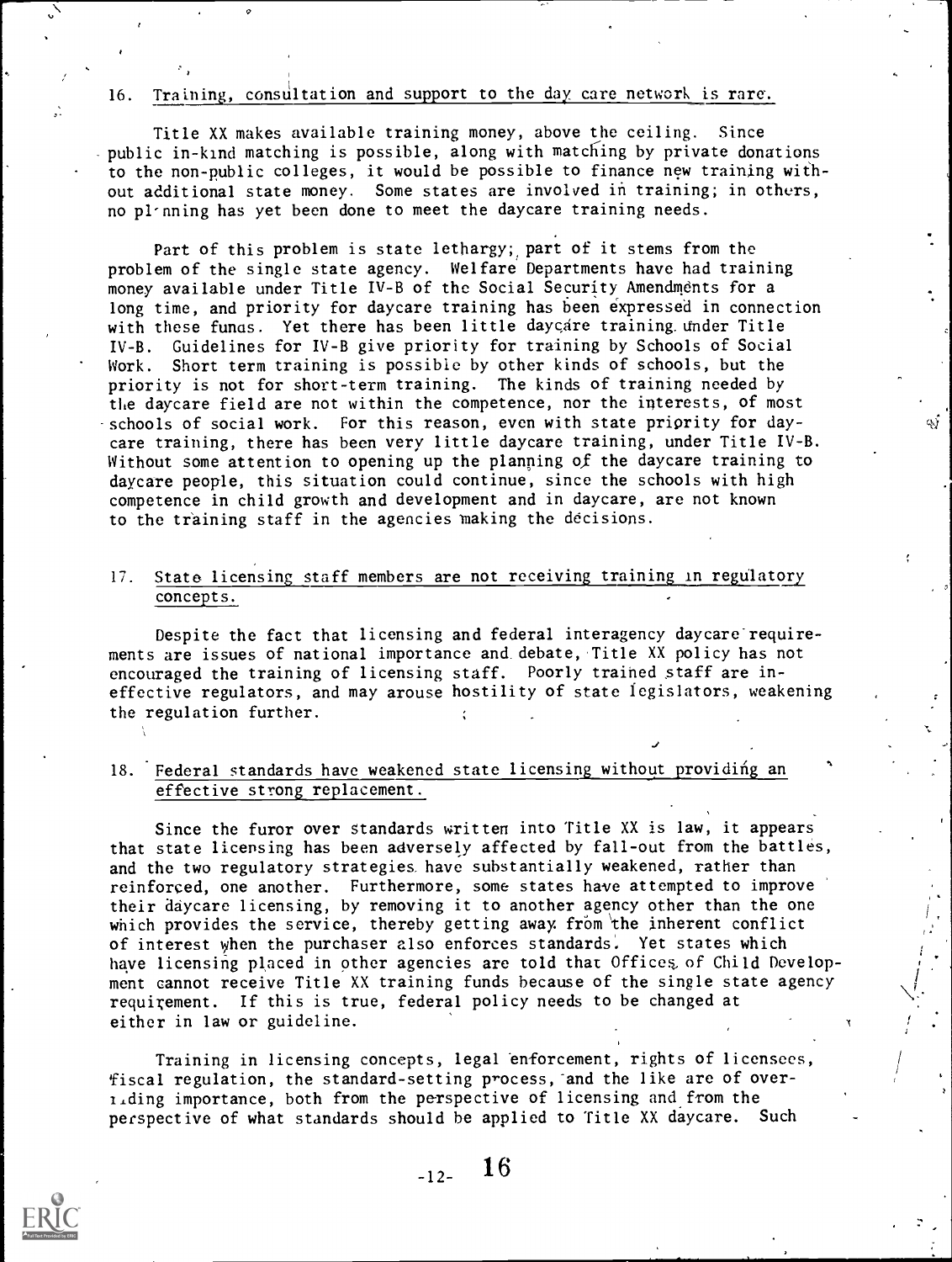training should be a clear national priority. Yet the few colleges offering institutes for licensing and monitoring staffs have had great financial difficulty because of the lack of priority of this important topic in policy.

### 19. Sixteen federal contract requirements apply when the state purchases child daycare under Title XX.

Initially these contract requirements were to apply for family daycare as well as center care, but the government realized that they were too cumbersome for the small center provider. The result is that only the large and sophisticated agencies can deal with the state, even though we know through research and observation that small daycare agencies may sometimes provide more loving care. The more complex our bureaucratic requirements, the more we inhibit parent choice and squeeze out the small, informal arrangements which children love.'

The federal government could develop simple contract forms. as guidance material to the states. However, those concerned with contracting and auditing are not likely to be the same people who understand the relation of fiscal policy to program goals. Of what use is protecting our funds through legally solid agreements if that process results in less care, or lower quality care, as may be the. case?

20. The process of determining eligibility, has become increasingly demeaning to parents, and inappropriate for child daycare as a family supportive service.

Some states have a "closed referral" system under which those needing child care must go through a demeaning process at the Welfare office instead of applying at the daycare program. Parent feeling of control of decisions is weakened as this happens. The process of applying for services should be carefully designed so that it will not in itself undermine the goals of the program: self-sufficiency and strong and autonomous families.

yL

Furthermore, there have been efforts to collect and computerize information about families which is not related to need, for or eligibility for daycare. This raises the issue of invasion of privacy.

21. Monitoring of quality has been inadequate and unhelpful, in most states.

Neither the federal government nor most states have made a strong effort to assure quality in the daycare purchased, especially in the non-contracted programs. Further, many states are assigning lower priority to licensing Programs in which parents pay the full cost. Unrealistic work loads have been assigned to licensing workers, and there may be a trend to add the monitoring of programs for children with special needs to the licensing work in the future. <sup>\*</sup>This is a state problem, and needs to be addressed at the state level. Yet since Title XX requires licensure, it should offer some federal leadership.

> -13- 17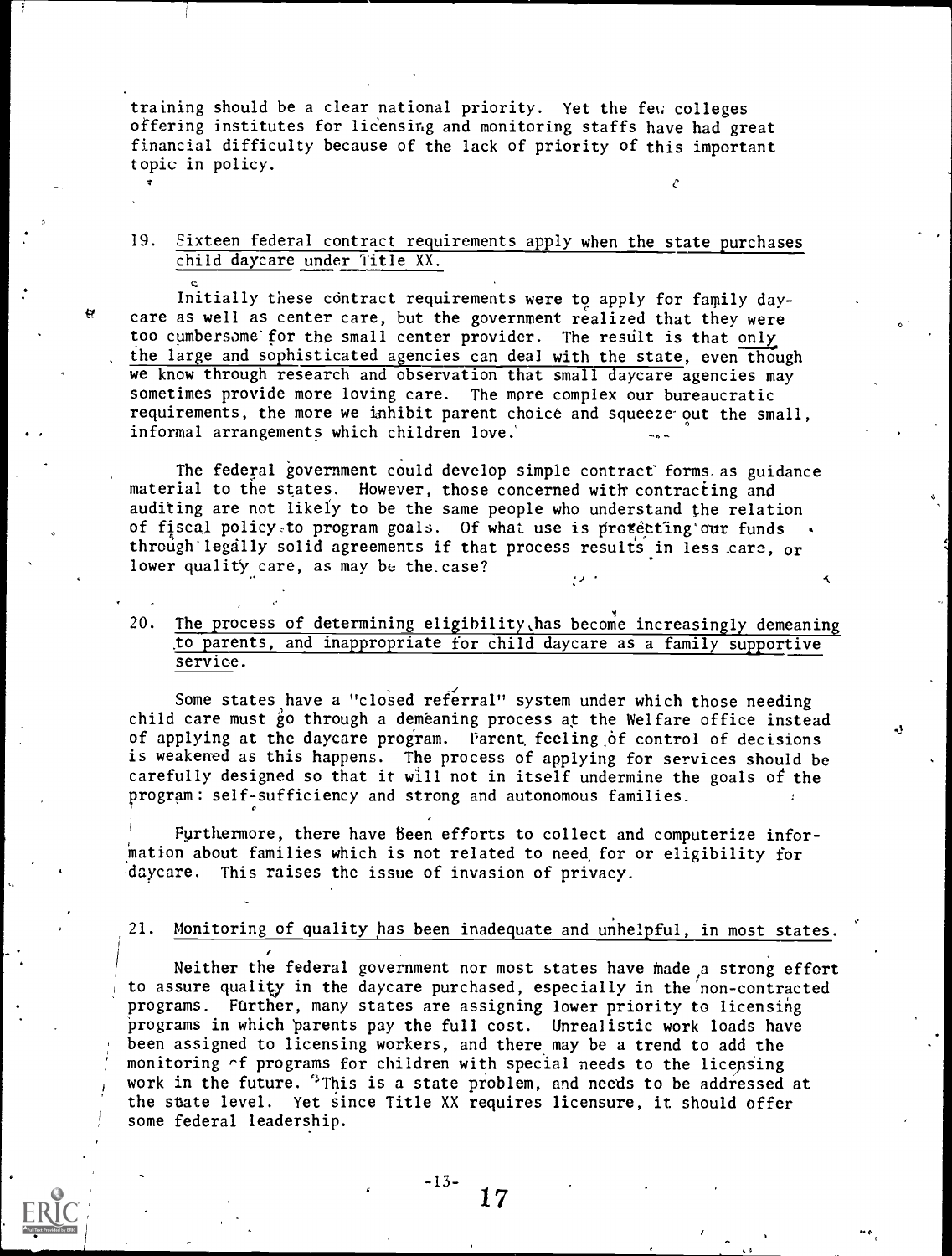22. Some states do nót encòurage, local financial participation

In studying the pattern of financing across the country, one finds wide variation in the way the states produce the 25% non-federal share to attract the 75% Title XX federal funding. Some states match the federal money almost entirely with state money; while other states use much more lotal money. Totals for the child daycare in those states spending most are shown on the following chart:

| <b>STATE</b>   | DAYCARE BUDGET | % of TOTAL            | LOCAL TO STATE  |
|----------------|----------------|-----------------------|-----------------|
|                |                | TITLE XX              | RATIO IN THE    |
|                |                |                       | MATCHING \$     |
| New York       | \$158,981,511  | 54.82%                | 1/1             |
| Illinois       | 95,887,000     | 30.3                  | 6/35            |
| California     | 61,166,954     | 24                    | 31/40           |
| Pennsylvania   | 57,682,976     | 30.6                  | 1/3.7           |
| Michigan       | 41, 174, 202   | 28.72                 | 2/33            |
| New Jersey -   | 37,815,551     | 43.1                  | 5/4             |
| Texas          | 30,742,324     | 16.5                  | 1/3             |
| Louisiana      | 22, 216, 028   | 21.55<br>٠            | 1/3             |
| Massachusetts  | 21,541,722     | 23.1                  | 1/22            |
| Ohio           | 20,016,196     | 11.75                 | 17/25           |
| Georgia        | 19, 371, 733   | 25 <sup>°</sup><br>ĸ. | c<br>$-1/4$     |
| Alabama        | .16, 510, 100  | 29,41<br>A.           | 4/9             |
| North Carolina | 15,773,863     | 21.60                 | 13/5            |
| Minnesota      | 14,529,353     | 12                    | more than $1/1$ |
| Maryland       | 12,010,000     | 26.5                  | 1/1             |
| Arkansas       | 8,562,707      | 43                    | 2/3             |
| Virginia       | 9,168,728      | 14                    | 572             |
| Tennessee      | 8,823,596      | 18                    | .6/5            |
| Connecticut    | 8,081,459      | 18.29                 | 1/9             |
| Kansas         | 8,250,800      | 30                    | 1/2             |
| South Carolina | 7,551,041      | 17.44                 | 2/9             |
| Indiana        | 7,973,856      | 11                    | 2/15            |
| Oklahoma       | 6,308,438      | 8.51                  | 0/              |
| West Virginia  | 5,560,612      | 25                    | $-2/3$          |
| Mississippi    | 5,984,674      | .47.47                | 1/2             |

The advantages of the state matching money are obvious - programs can develop more quickly, and they are not burdened with local financial problems. However, for the future development of a service like child daycare, it is likely that state commitment will limit the size of the  $\ge$ program to what it can sustain in state taxes. It may limit communities from 'expansion of needed services. Similarly, it is commendable that'the federal Congress has been willing to pay a large share of child care but in the long run this may limit the program overall to what appears reasonable in comparison with other federal expenditures.

In Sweden,'the national share is about 1/3 of the per child cost, and the commitment of the local community and parent fees make a universally accessible system financially feasible.

No. and the state of the

-14- 18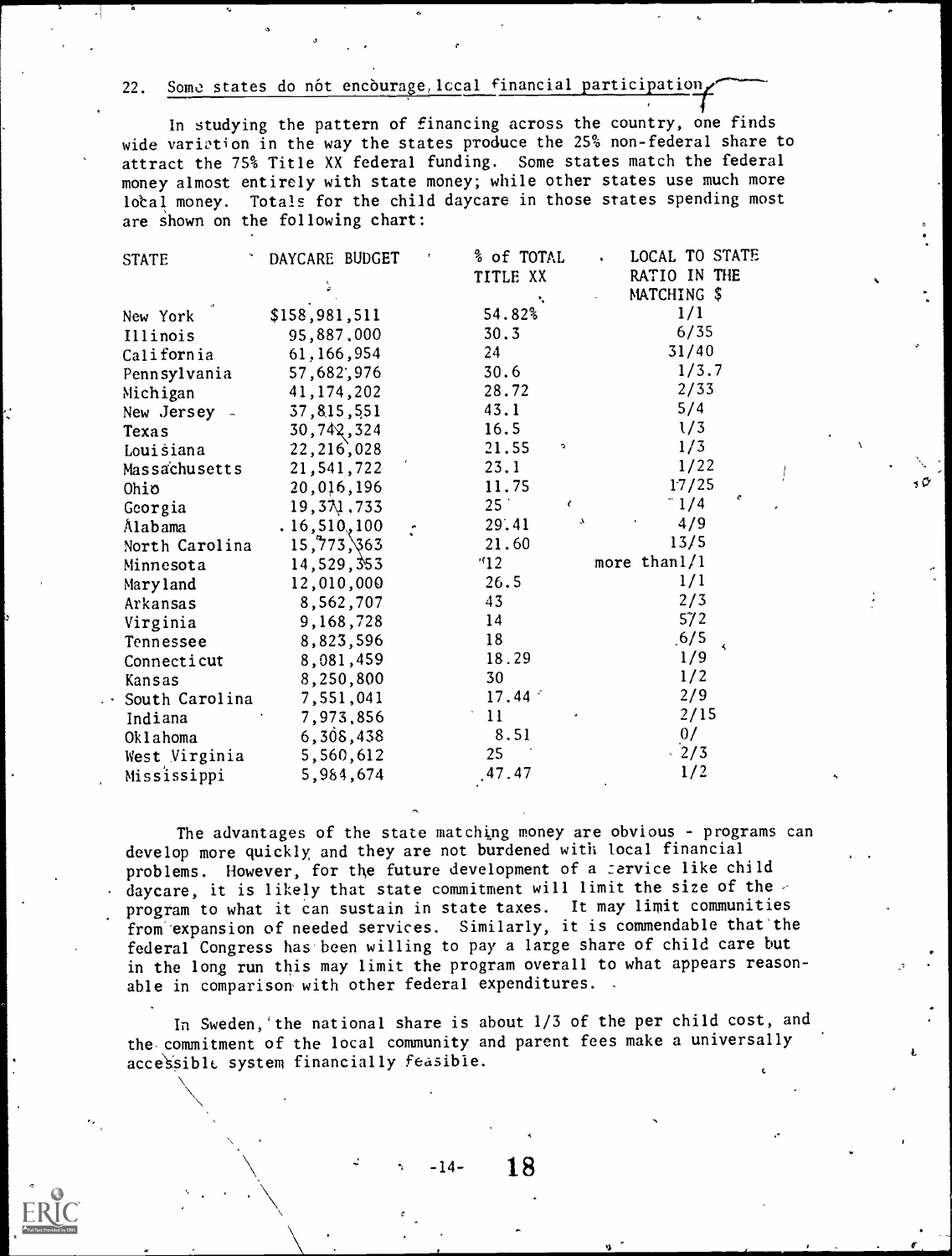Local financial participation produces a local involvement and. commitment to stability which is desirable for certain kinds of services, such as services to the elderly, and child daycare. Local financing may be difficult to establish, but programs without it are more easily eliminated with shifts in.policy trends.

Connecticut also appropriates state funds for a state run daycare program in its Department. of Community Affairs. A sliding fee scale-has been in place since before Title IV-A in 1967. The state permits families below 40 % of the median income to pay a voluntary fee if they choose to.

This issue of the best mix of federal, state, and local funds, and of public and private funds; needs further discussion. Of course it is clear that local funds in the large cities must come from the federal level under some kind of block grant; cities' resources compared with their human needs are weak.

# 23. Fragmented responsibility for young children with special needs is likely to be an increasing problem.

Title XX, and its single state agency, relate very little to Head Start and the schools. Head Start is mandated to include a percentage of children with special needs. States are passing laws mandating schools to pay for the education of'children with special needs, sometimes including the younger ages from 3 - S. No adequate program of monitoring quality has been thought through, and there does not appear to be a clear and accountable decision-making process. States need to think through how these programs for young children can combine and relate to one another.

### OPTIONS FOR NEW LEGISLATION

All these problems with Title XX have solutions, if the decisionmakers have the will to make changed policy. Most of them refer to the policy for spending the appropriated funds regardless of the site-of the appropriation. Broadened eligibility, for example, is desirable policy in itself, regardless of whether additional funds are available, although, of course, a modest expansion of daycare would also be desirable.

Before trying to persuade Congress, the President, or the Secretary of HEW to make changes; advocates need to clearly identify whether the problem is at the state level or the federal level, and whether the needed change should be legislated or made administratively.

 $-15-$ 

1!)

ry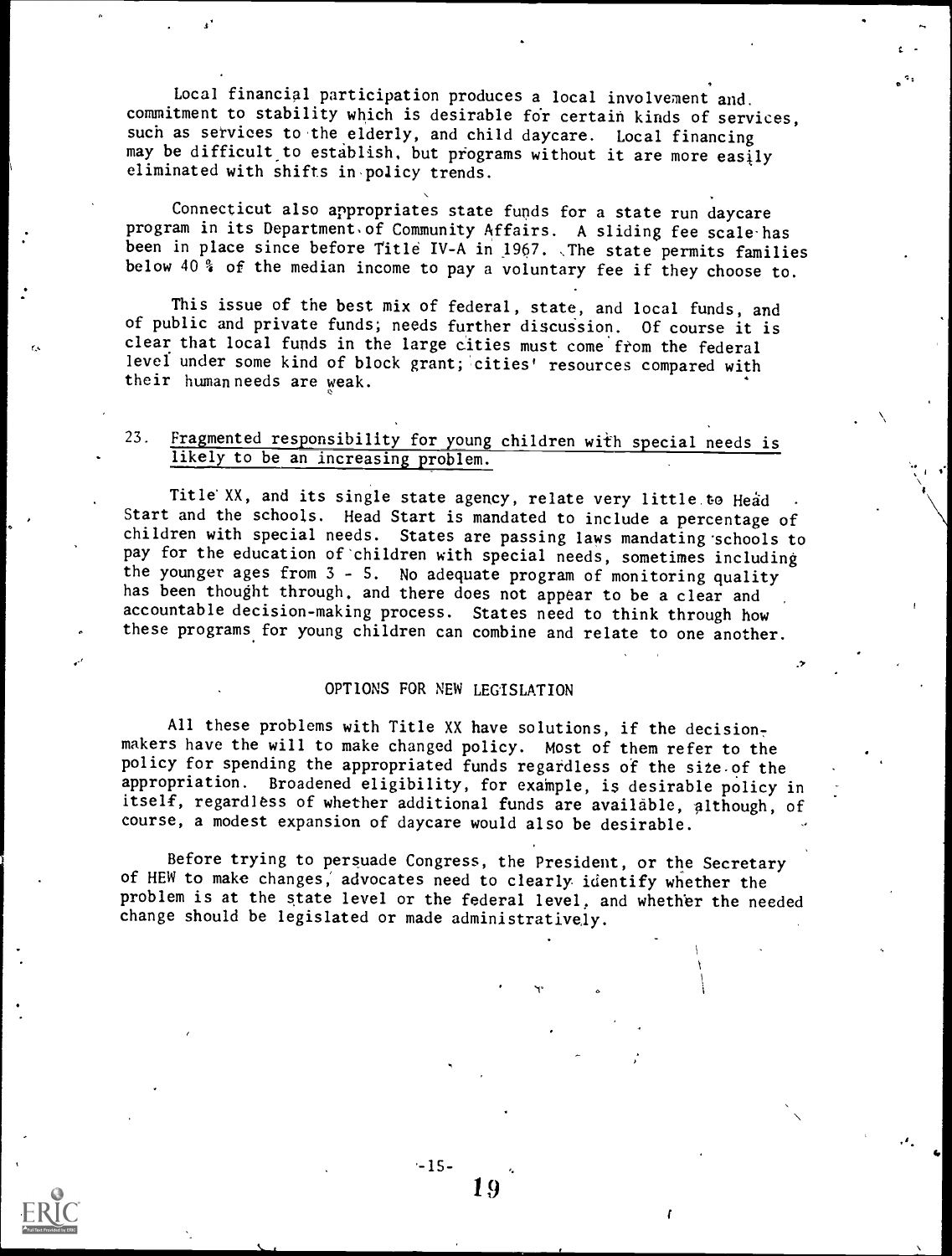|                                                                                                     | Primarily                |                |  |
|-----------------------------------------------------------------------------------------------------|--------------------------|----------------|--|
| ISSUE.                                                                                              | Federal                  | Legislative or |  |
|                                                                                                     | or State                 | Administrative |  |
| Single state agency                                                                                 |                          | L              |  |
| Local officials cannot coordinate<br>$\overline{2.}$                                                | F                        |                |  |
| 3. Lack of coordination with other federal<br>programs such as Head Start                           | F                        |                |  |
| No government agency has family support<br>4.<br>philosophy                                         | <b>FS</b>                |                |  |
| 5. Adult goals, without priority for<br>prevention                                                  | F                        | L              |  |
| 6. Ceiling on state expenditures                                                                    | F                        |                |  |
| 7. FIDCR raise cost for fee-paying<br>parents                                                       | $\overline{\mathrm{F}}$  | LA             |  |
| Sliding fee not adopted<br>$\bar{\mathbf{8}}$ .                                                     | $\overline{s}$           | A(L)           |  |
| Limited eligibility<br>$\overline{9.}$                                                              | $\overline{\mathsf{s}}$  | A(L)           |  |
| 10.                                                                                                 |                          |                |  |
| 11.                                                                                                 |                          |                |  |
| 12.                                                                                                 |                          |                |  |
| No incentives to serve all<br>$\overline{13}$ .                                                     | $\overline{\mathrm{F}}$  | A              |  |
| income levels                                                                                       |                          |                |  |
| Method of payment slow, no front<br>$\overline{14}$ .<br>end                                        | S                        | A(U)           |  |
| 15. System provider dominated                                                                       | F                        | L              |  |
| 16. Little training and support                                                                     | ड                        | $\mathbf{A}$   |  |
| 17. Little training licensing workers                                                               | $\overline{\textsf{F}}$  | A              |  |
| FIDCR and state licensing weaken<br>$\overline{18}$ .<br>one another                                | $\overline{\mathsf{FS}}$ |                |  |
| 16 contract requirements inhibit parent FS<br>$\overline{19}$ .<br>choice, eliminate small operator |                          | A              |  |
| Eligibility determination demeaning<br>$\overline{20.}$                                             | FS                       | $\mathsf{A}$   |  |
| Inadequate and unhelpful monitoring<br>$\overline{21}$ .                                            | $\overline{\text{SF}}$   | A              |  |
| Lack of local financial participation<br>$\overline{22}$ .<br>inadequate incentives                 | $\mathbf{F}$             |                |  |
| $2\overline{3}$ .<br>Fragmented responsibility for young<br>children with special needs             | $\overline{\mathrm{FS}}$ | L              |  |

The legislative proposals for new daycare policy include the following approaches:

' \

Amend Title XX

/

2ء

1

Pass a Comprehensive Child and Family Services Act

 $\mathbf{\dot{S}}$ 

Substitute for Title XX, or add to it, Human Services block grants

Continue to improve tax credits as a way of funding child care

 $-16-20$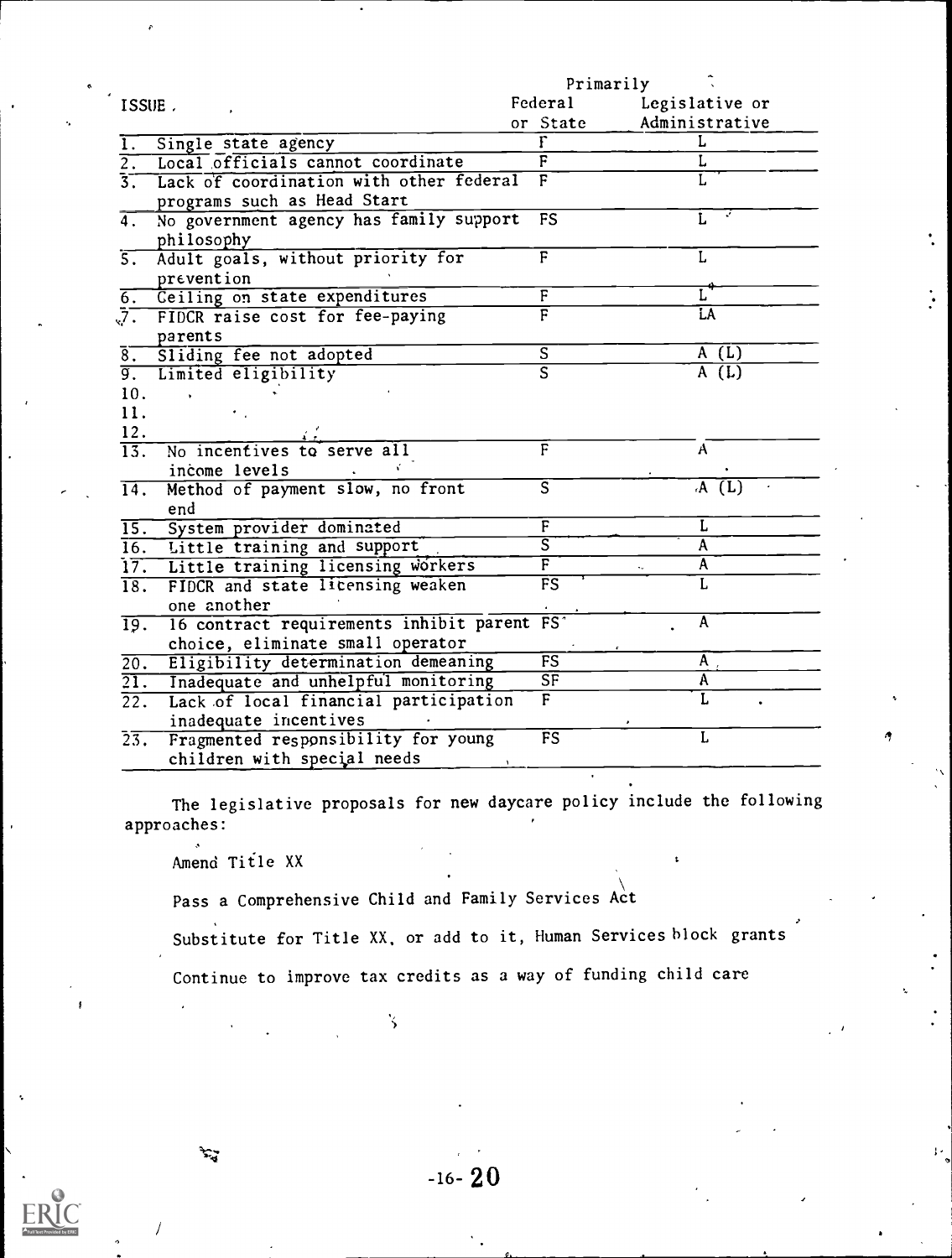### Title XX Amendments

Amending Title WX, which can be done, would provide us with daycare on a social service model, and attention would have to be given to assure priority for daycare policy in agencies and among professionals'accustomed to dealing with crisis emergency services rather than preventive or family supportive activities. Elements of the consumer model need to be built into this reform.

a ,

# Comprehensive Child and Family Services Act

It is not a foregone conclusion, but there are strong possibilities that this bill, if passed, would use the public education mechanism as the delivery system.<sup>9</sup> Many daycare advocates are strongly opposed to exclusive use of the schools, although of course recognizing that some schools can and should participate.

The schools have some advantages.<sup>10</sup> They see themselves, and are,... seen by the public, as providing universal services to all social classes. They are not pathology oriented. They have a well-established position in use of federal, state, and local tax dollars. They have buildings and access to building money for new buildings or renovations. They have access to state and federal funds to serve young children with special needs: why not mainstream these children by serving the whole population?

Those who are alarmed at the prospect are primarily concerned that child daycare, a supplement to family childrearing, would be taken over by, government as a governmental function, creating' dangers for parents' feelings of autonomy and responsibility. Some of the troubles:

The schools tend to be child-centered and proud of it. When Albert Shanker first proposed school control of the Child and Family Services Act, his first suggestion was removing the word "family" from the name of the bill. Schools tend to center on the child out of the context of his or her family. Daycare experts believe the focus should be on the dyad, supporting child growth through the activities 'at the program but even more through support of the parent-child interaction. Daycare programs tend to define themselves as an extended family;<sup>4</sup> schools seldom  $\text{do.}$  The philosophy of the Kaiser Child Service Centers during World War  $\imath$ II was "Meeting Needs." Whatever was needed to improve the quality of the time when children and parents were together, that was considered the work of the daycare program, along with the direct work with the children.

The schools would professionalize child-rearing, intimidating families and undermining parental judgment and autonomy.

The schools would be likely to create a more permanent system, with fixed buildings and tenured staff, unable to shift and change locations, grow and decline, as the pattern of demand in child daycare necessarily shifts. The very fact that school buildings are underut'lized and teachers are unemployed is evidence of the inflexibility of the system to adapt to changing conditions. The purchase of service system widely used in Title XX gives much more flexibility to that system.

21

-17-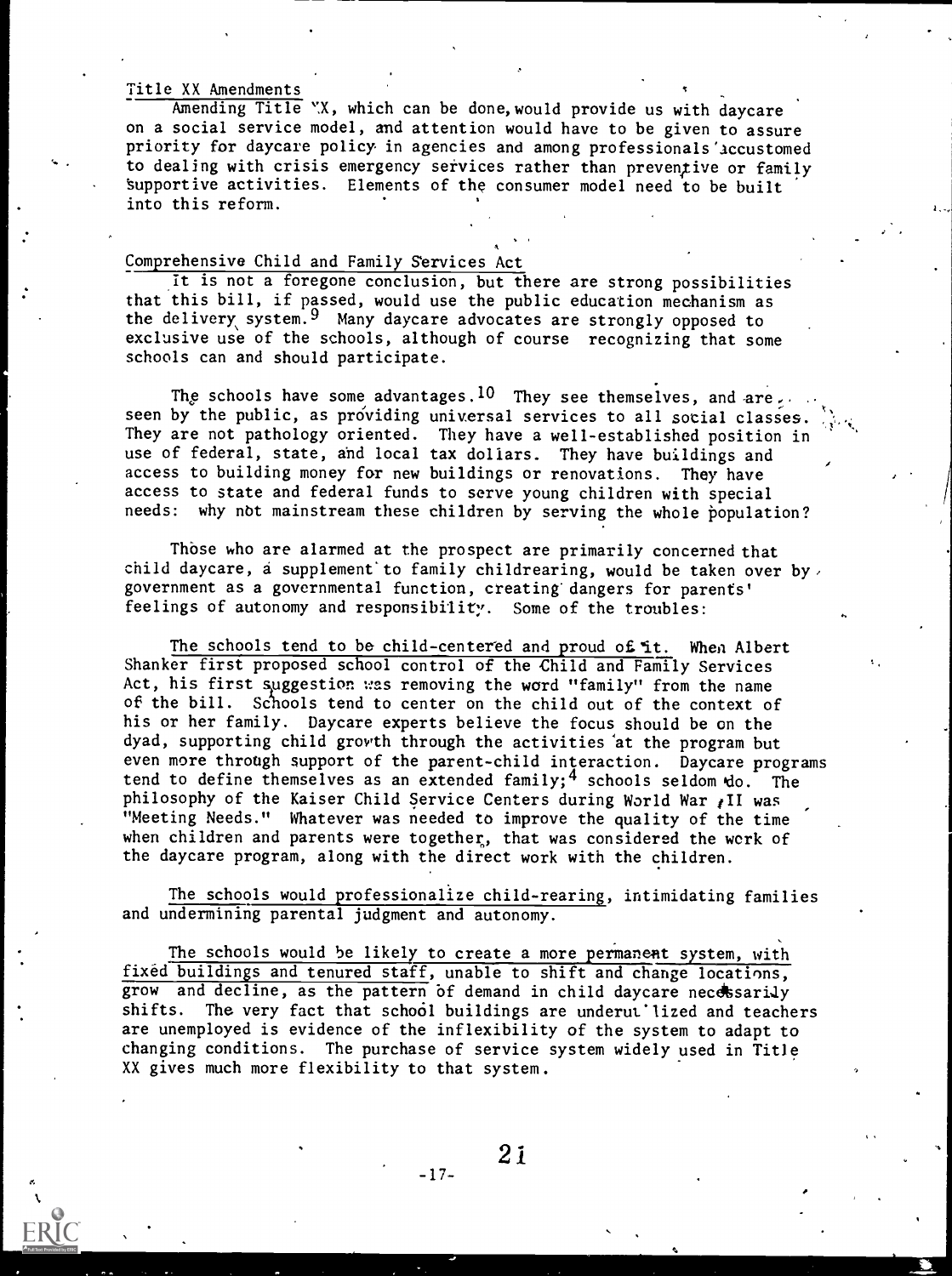The schools are likely to, duplicate, rather than use, the existing network of centers and private homes. Although it is possible and desirable to build a purchase of service capability into schools' daycare provisions, it is unlikely that the system would make wide use of it. When schools have begun kindergartens, for example, they have usually started their "own" regardless of whether the existing private kindergarten might continue to meet the need. The change has sometimes been an improvement, sometimes a lowering of quality.

When schools universalize, they tend to make their services compulsory. At best, the expectation is that most children will go there, or "ought" to go there. While daycare is an important need which should be legitimized by public recogrition of its value, it is not desirable to legitimize formal center gare or satellite home systems above the informal arrangements which families are able to make on'their own. Both have value.

School operation would probably  $s$ hift more non-monetized child daycare into the sector of public expenses,in emphasizing the formal arrangements over informal. This would add to the public expense, without necessarily improving the childrearing.

While child daycare needs to be universally accessible, it is unlikely that this can be done in the forseeable future, without parent fees on a sliding fee scale. Schools are unaccustomed to such a mechanism.

Schools do not coordinate well, unless coordinative mechanisms and funds are built into the design. Thus Follow Through provides a coordination with Head Start on a demonstration basis, but where there is not Follow Through. schools, daycare, and Head Start are not involved in coordination. There are seldom community planning efforts which make maximum use of Health and Mental Health services fox children in schools, daycare, and Head Start. Some of the expertise in child development which exists in the daycare and private nursery field, as well as Head Start, could prevent schools from failing 'as they respond to demands for service from children with special needs, but the coordination is not taking place, except in rare instances.

The public education system is not a good regulatory agency. Even if schools were able to gear up to purchase services from the local nursery, Head Start,'or daycare programs, they are not equipped to monitor quality. They would have to rely on state licensing for such a purpose.

When schools provide the service themselves, they are not good selfregulators, nor are they adequately monitored, They do, however, receive a good deal of regulation from the Health and Safety bureaucracies, which are accustomed to a much higher child-staff ratio and much larger overall size in the schools than is the present practice in daycare. The regulation of daycare as if it were a restaurant, a hospital, or a large school tends to institutionalize it, and destroy the warm, comfortable, homelike aspects which are important.

Philosophically, the schools tend to focus on learning, rather than development. For child daycare, with children in full time care, such a



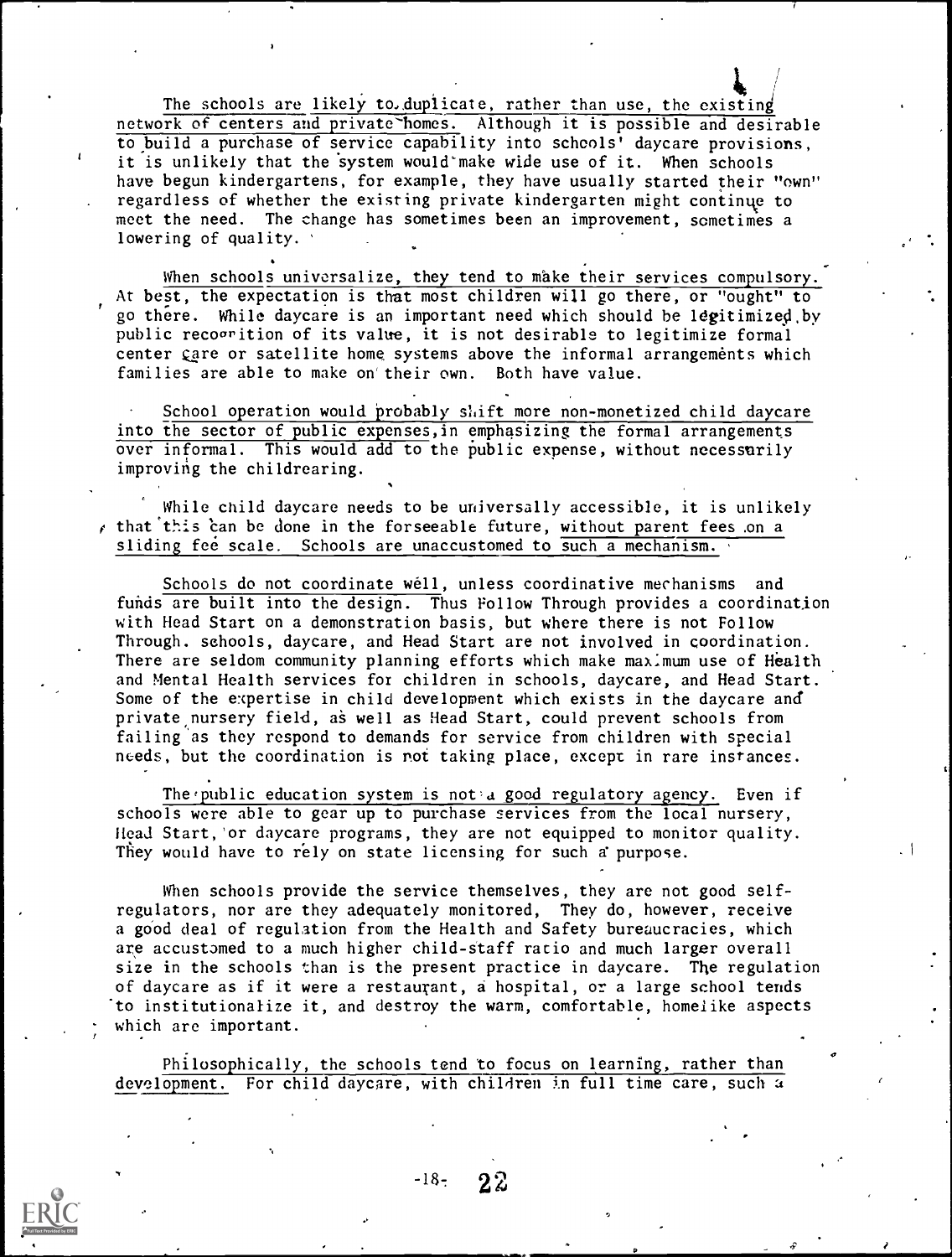view is too narrow, and would not only prevent the schools from nurturing all aspects of development, but also could contribute to harming young children. Teachers concentrating on lesson-plans sometimes overlook their effect on. children's self-esteem. The important word, "care," is denigrated; schools don't provide care.

if the schools are to be the primary delivery system, all these troubles need to be addressed specifically in the legislation. Retraining of teachers would be essential, and it is possible that something like a CDA competency-based credential, further developed to include daycare skills, should be required when credentialed teachers work in daycare. It is equally important to avoid the present rigid credentialing for daycare, offering a career ladder through in-service training for members of the child's community.

#### Block Grants

Block grants, or special revenue sharing for human services, is an appealing idea for municipal officials and some county officials. Title XX is itself a human service block grant, but the decision about expenditures are usually controlled by the states. Cities, in particular, have had too little voice in Title XX decisions affecting their overall programs for their citizens.

Daycare programs need to be coordinated with manpower programs. Mayors have control of their manpower decisions, but they cannot get a handle on daycare policy under Title XX.

A forward-looking local official who wants to design human services and human development programs together, understanding the economic ways of supporting the family with job,opportunities as well as the social service needs, is inhibited by the social service philosophy at the state level.

A special revenue' sharing bill for human services could be introduced into the Congress. This could be far-reaching, replacing Title 'XX entirely with a more workable system. Or a' more modest suggestion would be a block grant to cities over a certain size, which would be used very freely, as the Appalachian Regional Commission's daycare money has been used by states, as free money which can be the glue to hold a number of different programs together in a single coordinated system.

Highly specialized services might best be planned and funded from the state level. Other services, like daycare and services to the elderly, need to be planned and carried out by local people, using neighborhood, not state regions, as the planning unit.

The trouble with block grants: in relinquishing control in order to permit greater local flexibility, the federal government often relinquishes standards; the present compromise of distributing money to cities and states, as in the case of manpower block grants, is a political compromise rather than a decision made fro.: considerations of good government. It tends to work against uniform substate'geographic areas In which different agencies could begin to gather useful data about the same client populations.

 $-19-$ 

ON.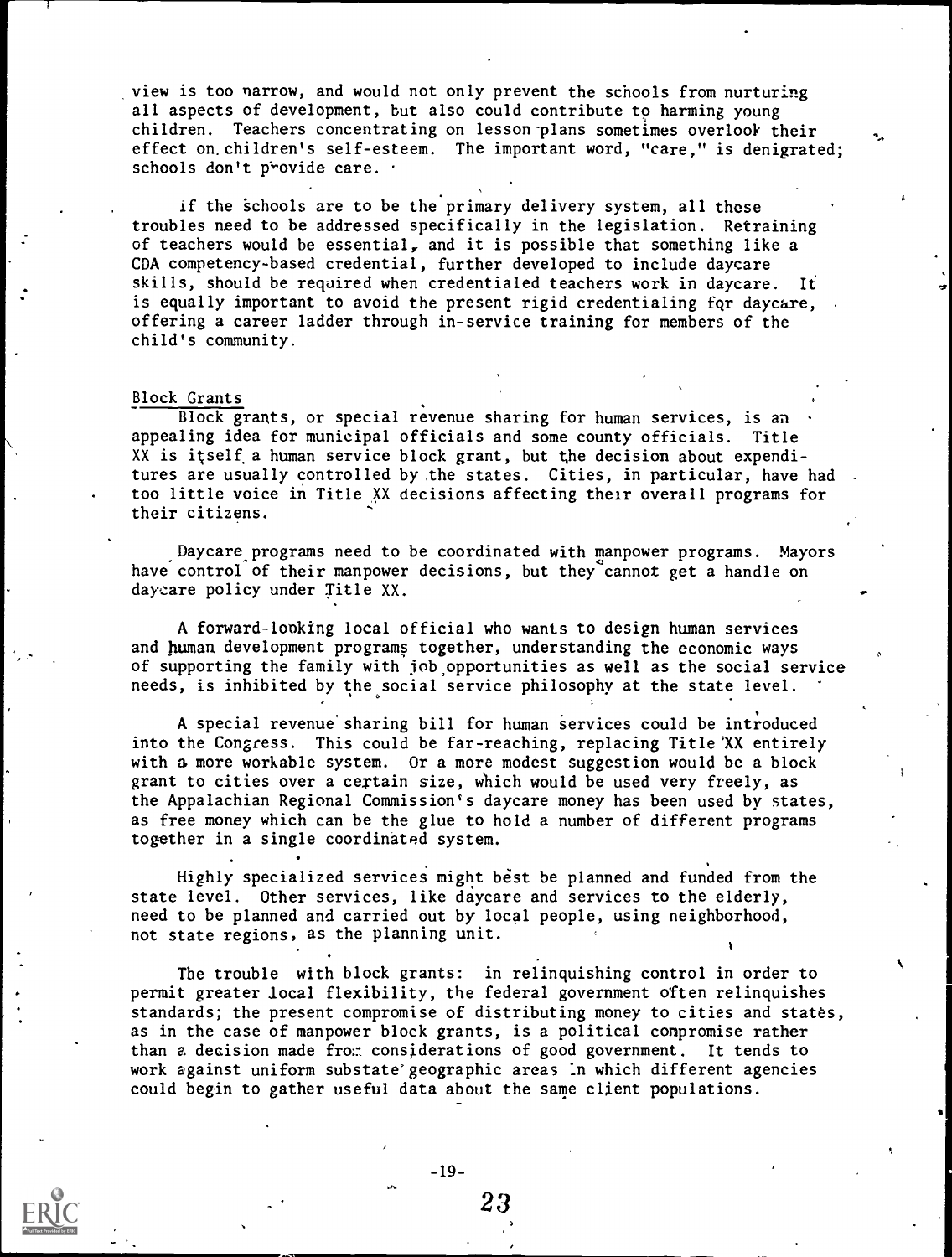Politically, there are both advantages and disadvantages. to this idea for the daycare advocates. By seeing their service in the context of overall human services, they gain a better understanding of the way daycare, fits together with other policy. They gain important allies and offer 'their. support to an improved quality of life.

However, it would be very naive to expect that, once the victory is won, other advocates will support a priority for daycare. Block grants put services in competition against one another, as they already are in Title XX.

### Tax Credits and Other Tax Incentives for Child Daycare

Many advocates of the consumer model of child care, particularly those with a middle-class professional perspective, want to avoid government direct subsidy in order to avoid government intervention into the family. More indirect subsidy through tax legislation leaves families in greater control, selecting their own type of child care and paying for it themselves.

The argument is valid. However, the credit benefits the middle-class much more than it benefits families with two wage earners earning a moderate income. (Those who have a choice about whether or not to work now have some help with their decision favoring child care, in the new tax credit.) The credit becomes less and less valuable to families as income decreases, since the working families could not pay for very expensive child care in order to gain most in the 20% credit. Below \$7000 the poor, of course, do not. pay a tax and do not get the credit. Presumably we will continue direct subsidy for the poor, if they are to have daycare, while giving a credit to the middle-class, supporting a dual social service system unless we are very careful in design of our daycare programs to encourage or require private fee-paying parents wherever subsidies to the poor are made.

The group which benefits most from 'he tax credit is the family earning more than \$15,000. In 1970 families in this category were about 20% of the total population. Those earning between \$6,000 and \$15,000, who benefit less; were abcut 53.3% of the total. Those needing full direct subsidy, under \$6,000 in income, were about 26% of the total.

The tax credit recently enacted is a big step forward in daycare polic<sub>,</sub>, but it leaves a very large number of families caught in the middle not eligible for subsidy and not benefiting much, if at all, from the credit.

Some kind of a loan fund which gave vouchers to moderate income families which could be repaid after receiving the credit might be possible, but such a system would be very complex. It might be much easier for the country to  $\ell$ offer daycare vouchers universally and then tax them for the middle class.  $^{11}$ 

In a recent interview, the Secretary of HEW mentioned an interest in employment-related daycare. If employers, whether for-profit or not-forprofit, were to offer a partial subsidy to supplement parent fees, this practice would bring more daycare help to working people. Tax legislation could offer incentives for employers to participate in daycare if carefully designed. Governmpnt-designed "incentives' in the past have not offered employers any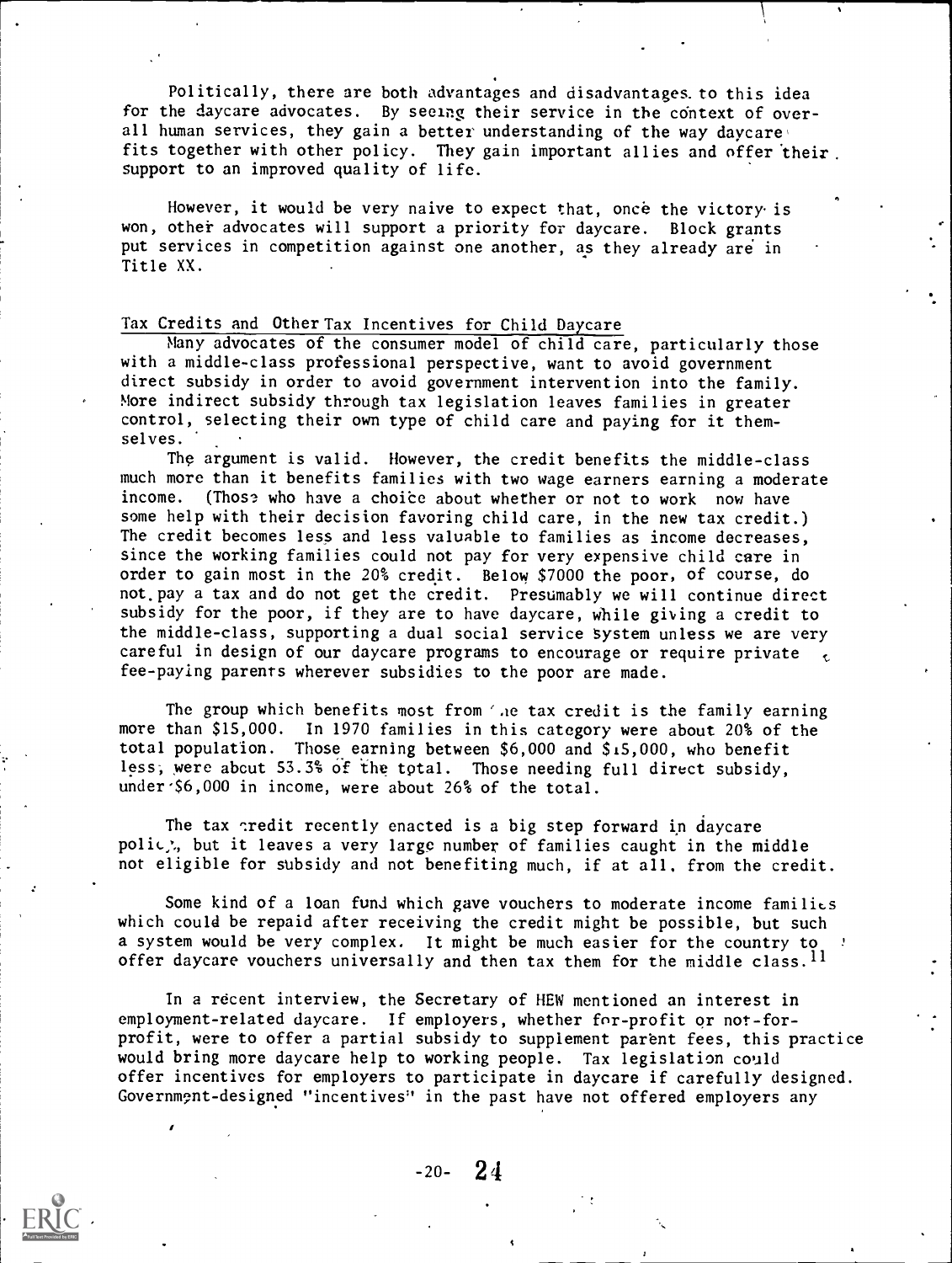real inducement to participate. Some of the considerations which are important:

Location. While a significant minority of working parents feel deeply that they want their children near the work location, where they can have lunch and be available in emergencies, the majority of parents prefer the residential location where they live. Employers would need to support both kinds of locations for daycare for their employees.

Auspices. (Most employers do not want to operate daycare programs themselves, as they expressed their feelings at three conferences run by the Urban Research Corporation'in Chicago.) They do not want to make decisions about admission and retention of children. Many industry-related programs have been operated by separate Boards of Directors in which parents play a strong role, as in the KLH program in the past, and Stride-Rite at present. 'Other in<sup>-1</sup>ustries much prefer to join forces with other: employers . and the community, to support community-based child care. Any tax "incentives" will have to be geared to this kind of desire.

Financial feasibility. There are benefits to employers in making daycare possible. These benefits--reduced absenteeism, reduced turnover, larger pool of potential employees for recruitment, reduced family-related anxiety affecting productivity, greater good will, and possibly product image--can be quantified, and in some cases where the benefit equals the. cost of the daycare, can be used to justify financial participation. In many situations however, the benefits quantify well below the costs of daycare, and there would be an overall substantial loss for the employers to participate, even with the parents paying fees.

Similarly, the not-for-profit employer must also participate if all working people are to be reached with a program. Some kind of real incentive,must be devised if this idea is to have any widespread viability. It seems likely that'some kind of money coming in, such as federal matching grants, would have to be the policy. Another solution would be to require all employers to participate, as some countries do. This would simply add to the cost of their, operation, but all would be equally affected. It seems likely that a result would be discrimination in hiring against mothers of young children, which would be difficult to prove and contest.

Economic Stability. Conditions of employer support for child care will differ in time of recession or boom.<sup>12</sup> Public policy must provide the needed stability so that daycare programs do .not have to close down when employees are laid off. Policy must permit shifts toward less or greater reliance on employer subsidy if that is a major part of daycare policy. The problems in this solution, while not insurmountable, seem much greater than direct subsidy to the consumer. However, it would tap another funding source, reducing the-overall cost to government and to parents.

### SUMMARY AND RECOMMENDATIONS

 $-21-$  25

Regardless of the form which future. legislation may take, the foregoing discussion identifies some major policy principles, and som. major issues.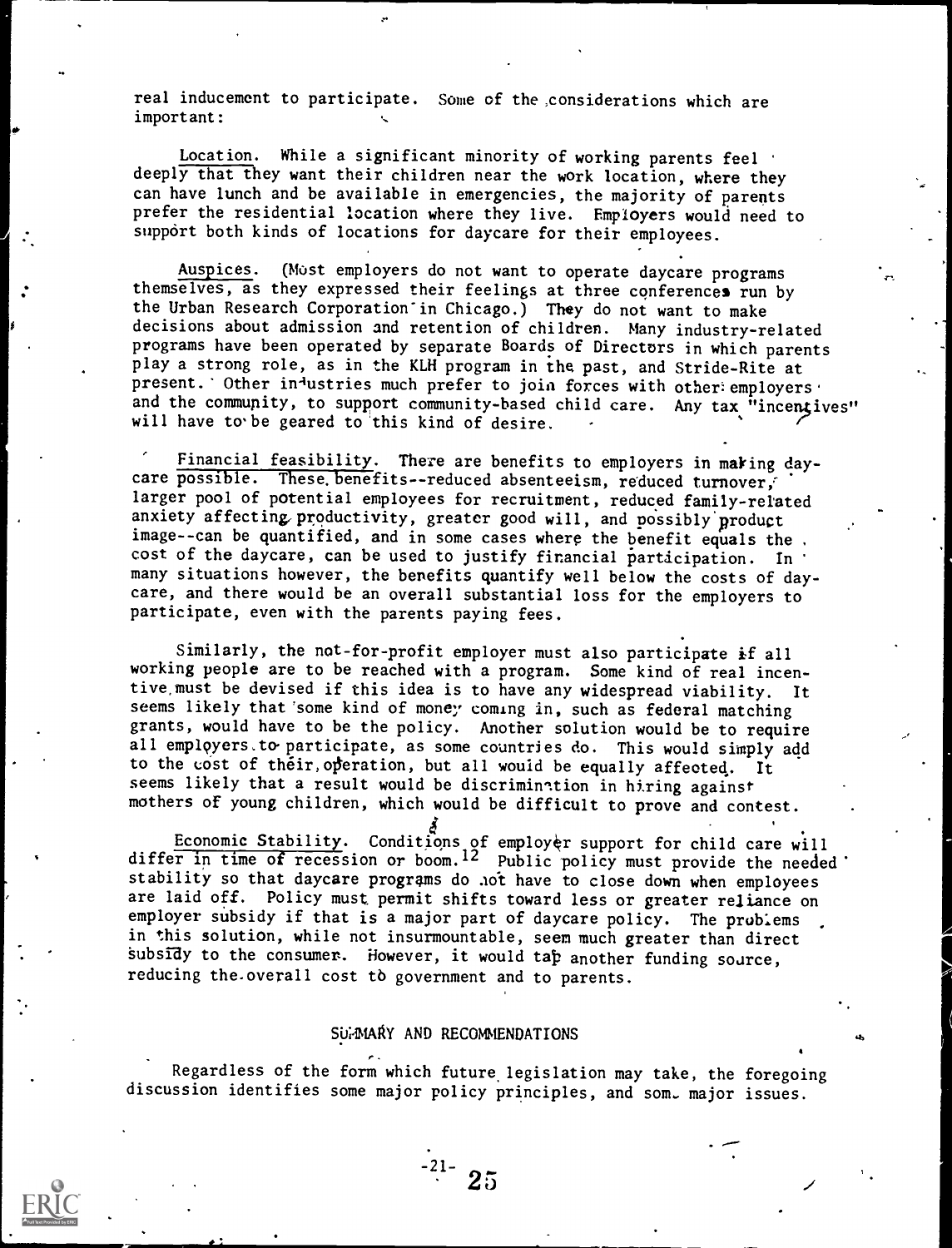1. The child daycare professional is part of the problem. There is a tendency to define solutions as "what we do" rather than in terms of meeting human needs.<sup>13</sup>

Recommendation: There needs to be a mechanism for a strong citizenconsumer voice in policy, not necessarily through the 51% representation on Advisory Councils, but in other ways as well. A shift of funding toward the consumer away from the provider would help. Parent oriented resource and referral centers will also have a desirable' effect.

2. Our social services to children are class biased.<sup>15</sup> Two systems, one for the poor and another for the middle-class, create a stigma for publicly funded services, and hostility to the poor.

Recommendation: Move toward universally accessible services, especially for daycare.

3. Our services often undermine family self-esteem, treating recipients as victims, or at best "clients"

Recommendation: Treat users of services as consumers. Experiment with regulated vouchers, shifting funding to consumer. Offer resource and referral centers giving parents information to make informed choices.

4. Free child care for aII is not financially feasible with tax money at present.

Recommendation: Universality requires a sliding fee. We need to move toward a taxicab model of funding, and away from a fire engine model. In the fire engine model, everybody paid a part of fire fighting equipment and service, and when the fire engine came, it was free. More and more, now we are paying for services, and differentiating how much we pay on the basis of how specialized the service was. A sliding fee scale adds the dimension of ability to pay.

S. Daycare is a family-supportive and preventive service or the whole, although if the majority of children are considered healthy, it can be a useful treatment tool as well. Yet no agency of gove. ment has this as a priority.

Recommendation: Create a new agency, staffed with leadership in a family supportive philosophy. Functions of such a new agency would be:

Provision of vouchers for daycare on a sliding fee scale

Support of resource and referral centers

Production of educational materials on selection of child daycare

Support for parenting education and family daycare education

 $-22$ - 26

r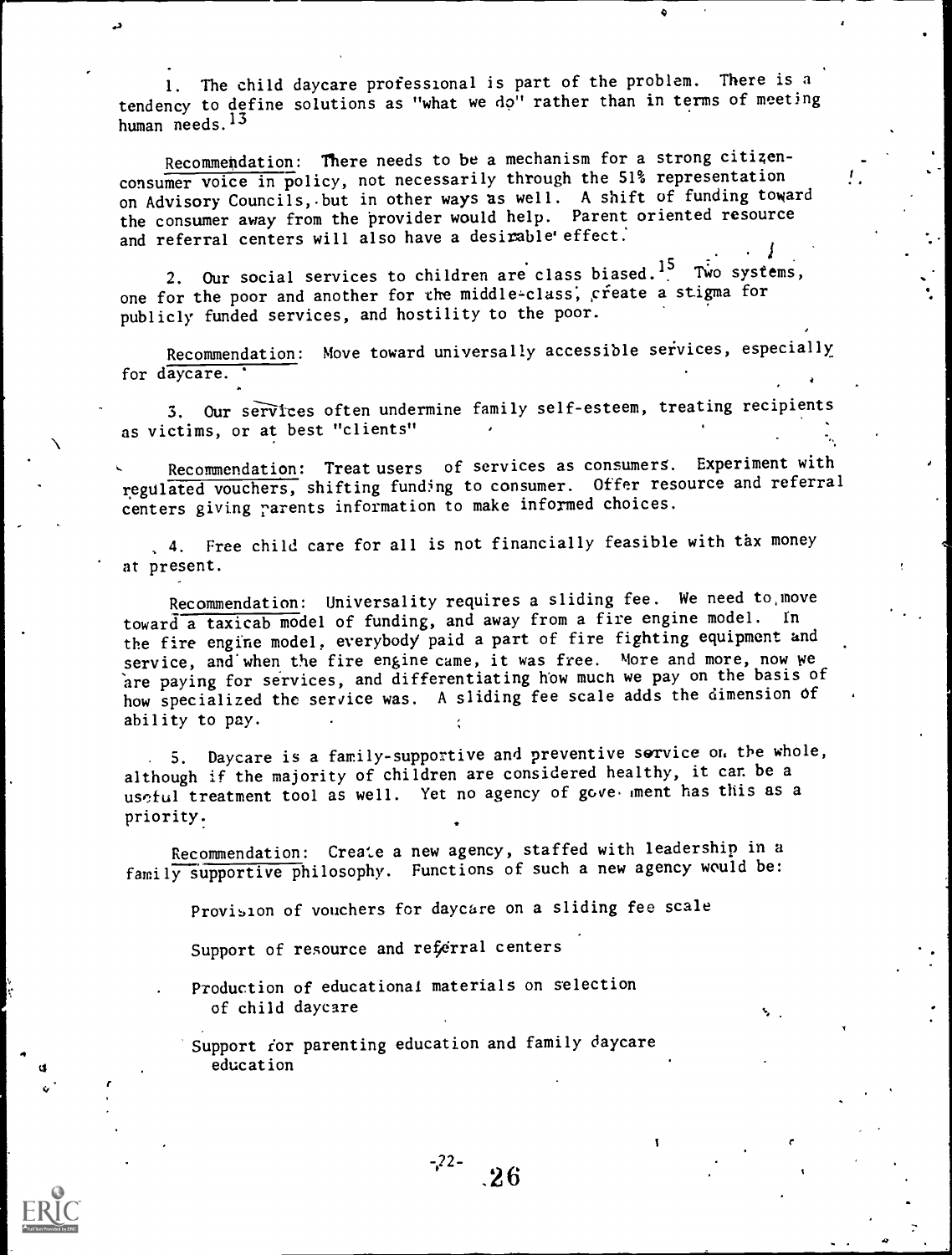Family impact, statements

r

Training of state licensing offices'in effective consumer protection

Training'.funds for daycare administratdrs

Training funds for daycare staff, including -development of new modes of parent-staff -partnership

Dissemination of information; research

. The second contribution of the second contribution  $\mathcal{L}^{\mathcal{L}}$ Relation to state and local recreation agencies; agricultural stations .

Planning linkages with health, social services, schools, Head Start, Mental Health, Manpower programs,.and economic development

<sup>e</sup> . \_ . 6. Recommendation: .Government should stop trying to predict long-term demand. Recently we have seen a somewhat ridiculous<sup>t</sup> debate between those ; who see the need for daycare as the difference between the number of children of working mothers and the number of children in formal daycare-arrangements, versus those who look at the data on what working parents are doing with their children and conclude that no new daycare is needed. Obviously the truth lies between these two extremes. It is doubtful if the number of children in daycare - centers or regulated daycare homes will ever reach 20% of the been that families continue to make their own informal arrangements when children of working mothers. Experience in Sweden and other countries has they can, even when a well-liked and stable formal daycare system is available. when informal arrangements cannot be made, daycare can become a desperate<br>necessity. . ,

There is no absolute number which represents the final, future demand for child daycare. It,depends. It depends on the fluctuations of the economy; demand will be greater at some times than others. It depends on the types of jobs available. If and when part-time jobs are available in ready supply the pattern of daycare demand will be different. It depends on the type of income maintenance available, how adequate it is for meeting survival needs of families and how adequate it is for meeting the heeds for self-respect among adults and the needs children have to look up to the role models in their parents. It depends on the quality of the daycare and how well it matches consumer needs and expectations in its location.

. Since the contract in the contract of  $\mathcal{S}^{\mathcal{A}}$  . In the contract of  $\mathcal{S}^{\mathcal{A}}$ 

If we postpone daycare decisions until we can predict all these factors, or have made firm and final policy in all these areas, we are going to wait forever. There is no one final policy which will describe the way things are supposed to be. Any society, like any living organism, is in constant interaction with the people and things in the environment, constantly changing goals as conditions change. This dynamic change is the constant; it is the way things are supposed to be. We are not evolving

27

-23-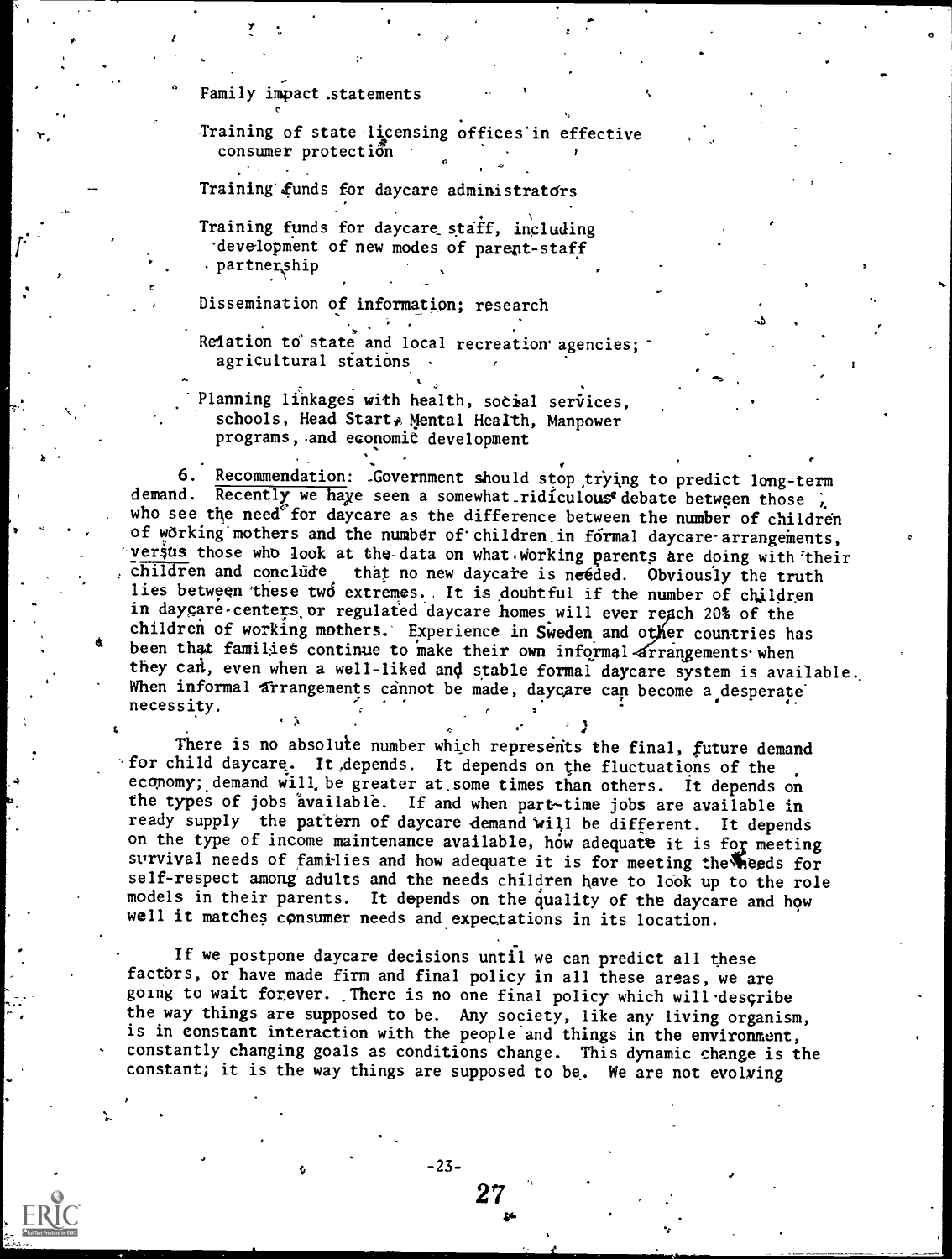toward some correct fixed condition; the evolution and change itself is the condition we will forever be addressing in our policy.

There is no absolute number representing daycare demand, any more than there is an absolute daycare cost. The only way to play daycare is  $t\delta$  plan incrementally, in small steps, in the direction of consumer demand.

It is well known that daycare demand builds very gradually in response to a new service. The Kaiser Child Service Centers, planned to serve 1000 children, were disappointed that children in that number were not enrolled on the first day. Ultimately, the demand materialized, but demand patterns were significantly different than need predictions. This has been true over and over again in this country's daycare, so much so that slow demand should be a factor taken into account whenever new daycare begins.

For this reason, demand studies which include daycare, if they are to be valid, need to be no less than three years in duration, and probably are not solid as predictors until after five years.

Ten years ago, and even five years ago, such studies were recommended but never undertaken. At this time, it no longer seems 'sensible to recommend long range demand studies. We know families need daycare, and they need it now. We know the demand will not produce a runaway service, but will be modest.

Sensible policy would be to increase daycare, within a fixed appropriation, but with broad eligibility, with improved support systems in the form of training and consultation, both to centers and homes. It appears from consumer studies that we need a modest increase in the number of children in centers, over time perhaps double what we now have, but a much smaller increase now; and we need better support for the family daycare homes.

The delivery system should be flexible enough to shift as patterns of consumer demand shift. The best indicator of consumer preferences would be what consumers choose, given options. It is time to provide these options.

7. Recommendation: Government should stop trying to control decisions which should be family decisions. There is altogether too much discussion among policy-makers about what families "should" do. Should parents work? The person best able to figure the odds on that question is a parent. His/her decision will be based on what the job would pay; what expenses the family feels are vital; what alternative income maintenance is available and how it is viewed by parents and by those whose respect they want, including their children; what the job contributes or detracts from theparent in personal functioning; what child care is available and what the parent thinks of it; and a number of other highly personal factors. Knowing all these factors, each individual parent has the data to make a wise decision; government never could.

Should parents use center care, family daycare or in-home care? Again the factors to be considered are many and they will differ from family to family depending on family values and what kind is available. Government should not be trying to make these choices for families; it should be offering information to them.

 $-24-$  28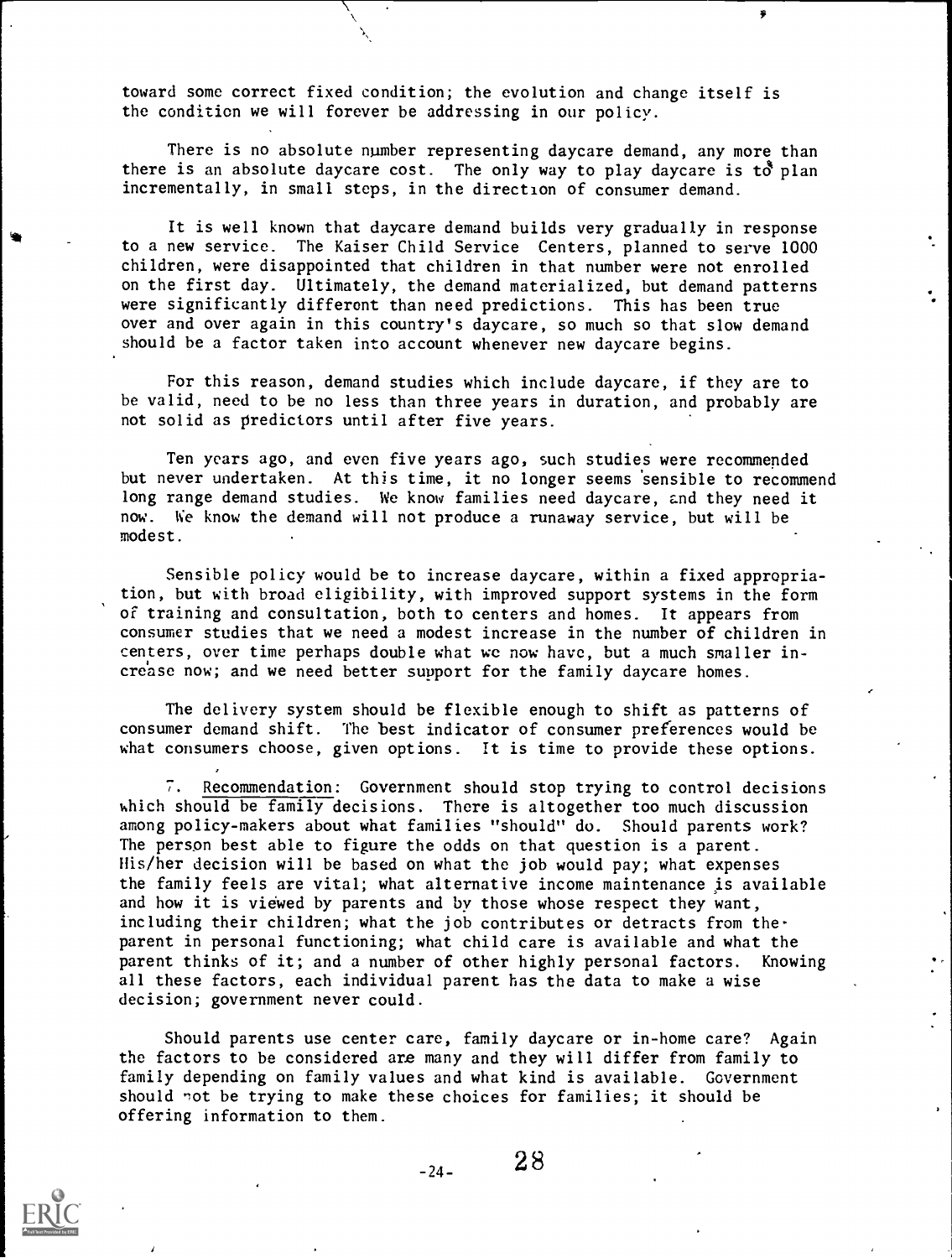We are not going to be able to support the family if we cannot trust them to plan for themselves and their children. What we need to do is to make a variety of options available to parents, and provide them with information about the choices.

Daycare alone is not the answer, whether the question is welfare reform, improved school performance for children, liberation of women, greater power for black people and other minorities, prevention of child abuse, or any other social policy issue.

Daycare for children is important and necessary, but it must be seen in a context of a society committed also to family income maintenance, and to full employment. These three social policy issues together need to be addressed in a way which adds up to a genuine choice for farilies.

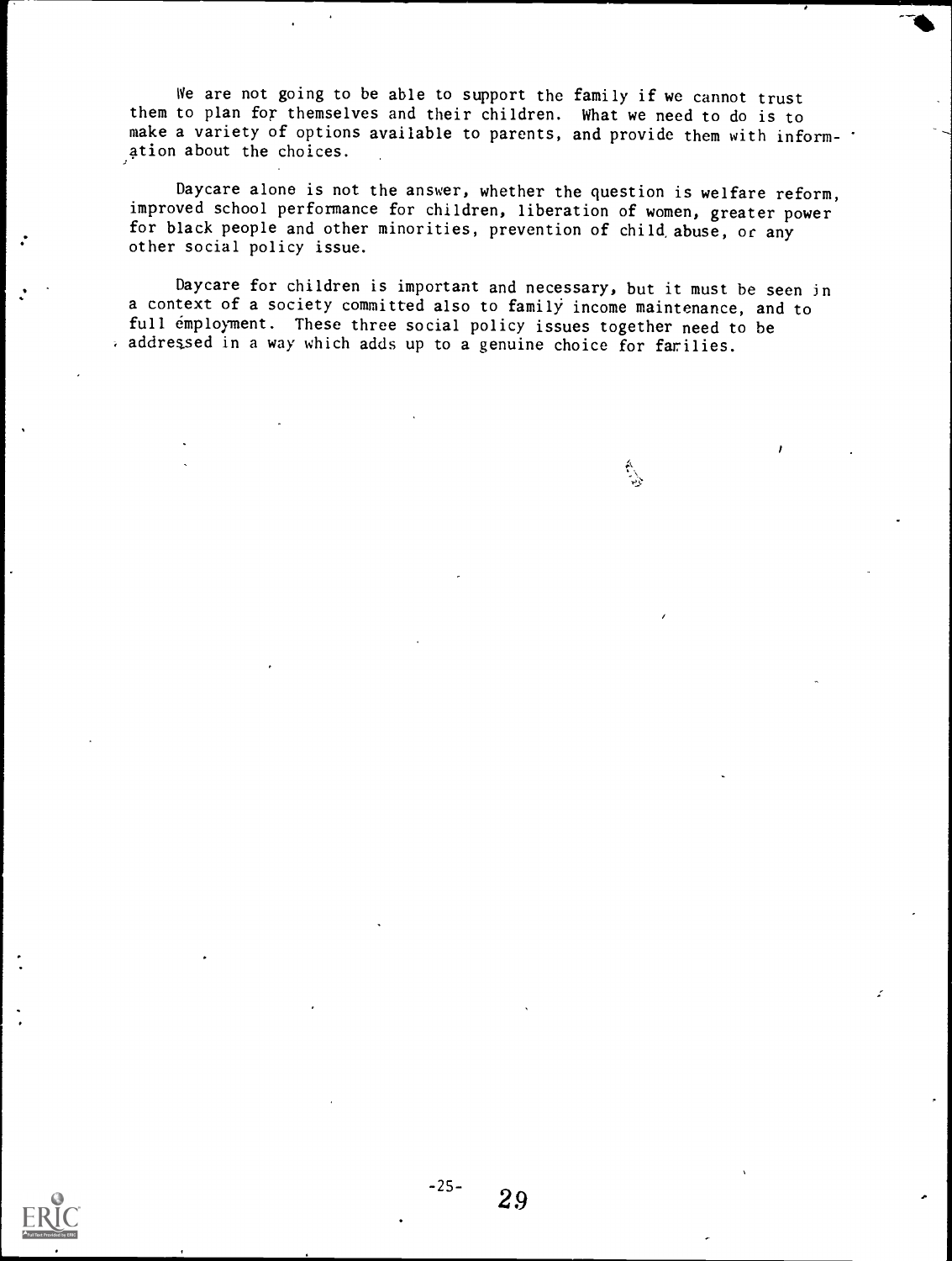### REFERENCES

1. Wolins, M., Child Care in Cross-cultural Perspective, University of California, Berkeley, 1969.

2. Mary Jo Bane, Here to Stay, New York, Basic Books, 1976.

Peter Sauer, Toward Comprehensive Child Care, Bank Street College Day Care Consultation Service, 1975 (available from DCCDCA).

Norton Grubb, Alternative Futures for Child Care, University of California, Berkeley, Childhood and Government Project Working Paper  $#11, 1977.$ 

Mary Howell, Helping Ourselves, Families and the Human Network, Boston, Beacon Press, 1975.

Jacqueline Cook, "Future for Social Services.in the U.S." Testimony, Atlanta, Georgia, Day Care and Child Development Council of America, December 2-3, 1976.

Suzanne H. Woolsey, "Pied Piper Politics and the Child-Care Debate," Daedalus, Journal of American Academy of Arts and Sciences, Spring 1977.

Arthur C. Emlen; and others. "Slogans, Slots and Slander: The Myth of Day Care Need," 1972.

3. Epaminandus brought home a gift of butter from his grandmother under his hat on his head; however, the hot sun melted it. His mother told him how, to wrap it in green leaves and cool it in water before bringing it home. When he went for his next visit to his grandmother; she gave him a puppy. He cooled it in the brook until it was almost dead and then wrapped it in-green leaves. His mother explained how to bring home a puppy: tie a string around its neck, set it on the road and walk home tugging at the string. When he°next visited his grandmother she gave him a loaf of bread, which he dragged home on the dusty road at the end of a string, etc

4. Daycare is one of the basic supports to keeping the healthy family selfsufficient. Unfortunately, some writers have not understood this, and present daycare is undermining to the family. Poor day care has the potential of undermining the family, particularly if run by naive professionals. Much day care defines its role nowadays as part of the family, extended supportive help shared among people. Thus we see daycare providing a food coop, a clothing exchange, reminiscent of the World War II period when daycare and the government saw their purpose as improving the quality of the time parents and children spent together. A small for-profit proprietor, who

 $-26-$  30

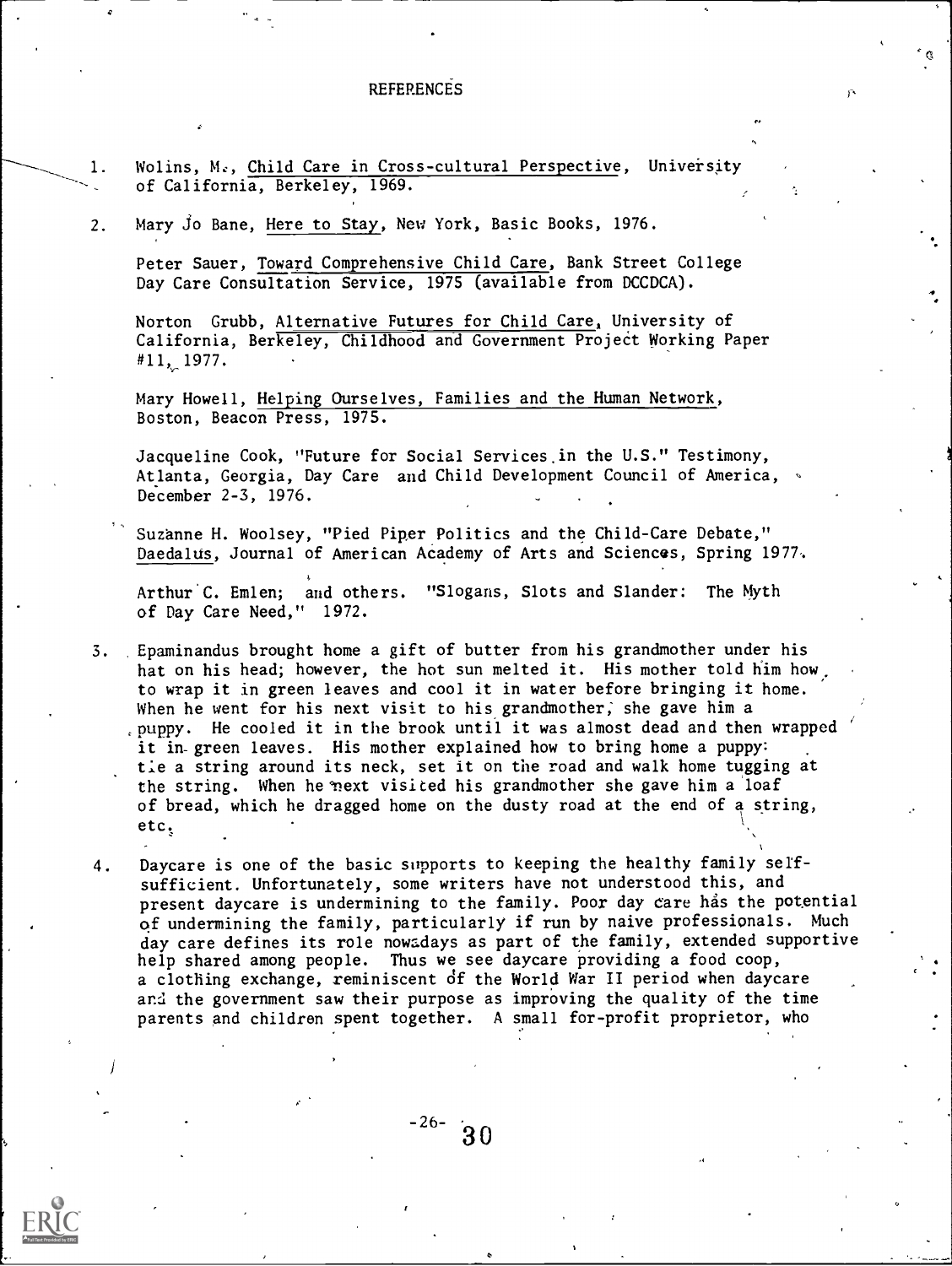them, and scolded them and cared about them right along." had a dream of helping families and who was seeing her program destroyed by a combination of contract requirements and regulatory red tape, told me: "Day care is not just like a school; it's more like a family. Last week one of the children who used to come here to me had her father die. They called me first thing, and,I went and got Charlene and brought her home with-me. We talked about her daddy, and what dying means, and she spent the night with me. I think she'll come through it all right. Families need someone to turn to, who has shared their children with

 $\tilde{z}$ 

5. See Bergstrom and Morgan, Issues in the Design of a Delivery System for Day Care and Child Development Services to Children and Their Families, DCCDCA, May 1975. Bergstrom and Morgan make a distinction between day care as a "preventive" service and day care as a "family supportive" service. Morgan has developed<sup>en</sup>the following fable to illustrate the importance of prevention and family suppor ive approaches in-public policy:

Long ago in a noble and compassionate land, the elders decided to save people who were drowning. A number of life savers were employed and stationed on the beach. These life savers had been  $\therefore$  trained through a study of charts of sand bars on the ocean floor. They were told that their life saving must be reserved for those who are drowning far out to sea, at the lowest sand bar, since their need for life saving was greatest. They were also trained never to look at faces.

The life savers were dedicated to their work. Each day they .plunged into the sea and brought in the inert bodies of the drowning Victims. Artificial respiration was, applied, and some of the victims revived, though many did not.

As they made their way toward the drowning victims the life . 'savers passed by other swimmers who appealed to them for, help. "I am losing my footing," a bather would say. "Reach out and help me get my feet under me or I may drown." The life savers, however, were not permitted to help such people, because the drowning people needed help more. They continued to swim past the people just beginning to be engulfed, in order to bring in more drowning victims.

Their training had a curious effect on them. Since they never looked at faces, they never recognized the drowning victims as the same people who had been refused their help on earlier plunges into the sea. They thought the drowning victims were some other class of people.

Each year the numbers of drowning people increased, and more and more life savers had to be employed to bring them to shore. Nobody could understand why this should be, when the land was making such an effort with its dedicated and well trained life savers.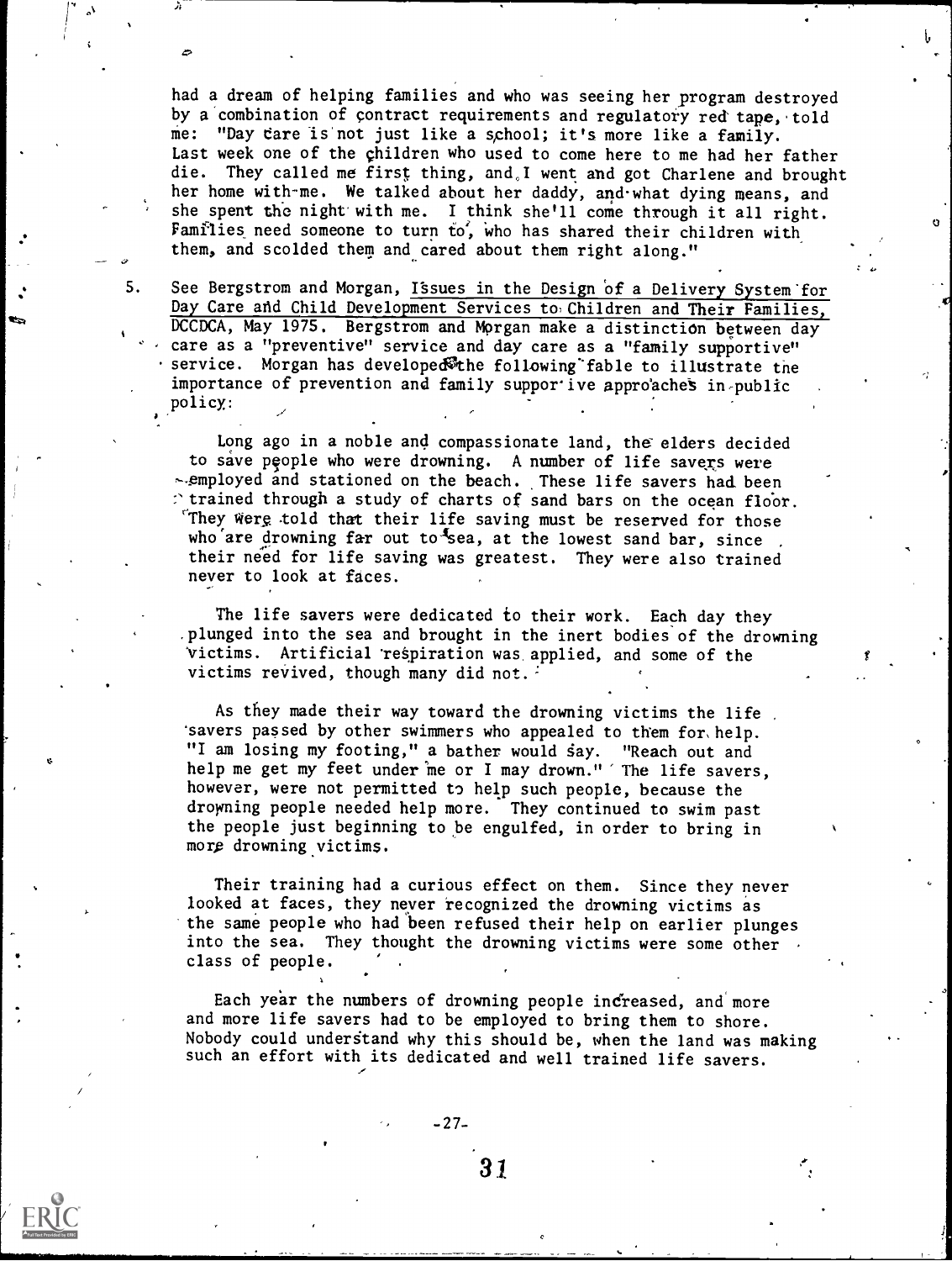- 6. The concept of this diagram. first came from a workshop at the Industry and Day Care Conference of the Urban Research Corporation in Chicago. Carl Staley was the first to use this diagram which has since been widely used in discussion and in print. See: The Role of the Family in Child Development, Education Commission  $\overline{of}$ the States, December 1975.
- 7. See Mon Cochran, talk on the relation of employment and family policy at DCCDCA meeting, Wilmington, Delaware, 1977.

Although in recent decades the social service system may have lost sight of the importance of adequate (not low-income) employment for parents, this is not a new concept.. In 1919, Julia Lathrop, chief of the Children's Bureau, said, "Children are pot safe and happy if their parents are miserable, and parents must be miserable if they cannot protect a home against poverty. Let us not deceive ourselves: the power to maintain a decent family living standard is a primary essential of child welfare." (Bradbury, Five Decades of Action for Children).

- 8. See Alvin Schorr, Children and Decent People, New York, Basic Books, 1974.
- 9. See American Federation of Teachers, Manual for Getting Daycare in the Public Schools, 1976.
- 10. Norton Grubb, op. cit.

 $\alpha$  and  $\alpha$ 

- 11. Norris E. Class, Rolland C. Gerhart Jr., with Rudolf Michaels and Walter Wadlington, "A Conceptual Statement on the Enforcement of Child Day Care Licensing Standards: With Special Reference to Revocation," December 1976.  $\alpha$  Paper commissioned by the Secretary of HEW as part of a series of papers relative to the evaluation of the "appropriateness" of the Federal Interagency Day Care Requirements of 1968.
- 12. One page'of the proposal for funding to the Children's Bureau from the KLH Child Development, Center was devoted to this issue. It was not expected that industry related child care coLtd maintain itself in the private sector without some governmental partnership which would become greater in time of recession. As it turned out, this problem became an important one in that project. By the time the daycare center had weathered some time-consuming start-up problems, and a disagreement over the way research was to be conducted, the industrial company was affected by a recession which caused its work force to shrink from 600 women'workers to less than 100. Although the.planners of the daycare program had not foreseen this event, it had been discussed as a theoretical 'noblem in the proposal. It was this, and no other factor, which forced the center to develop other sources of support beyond those initially foreseen, since government'did not offer the needed stability for the children of parents no longer employed.

32

 $-28-$ 

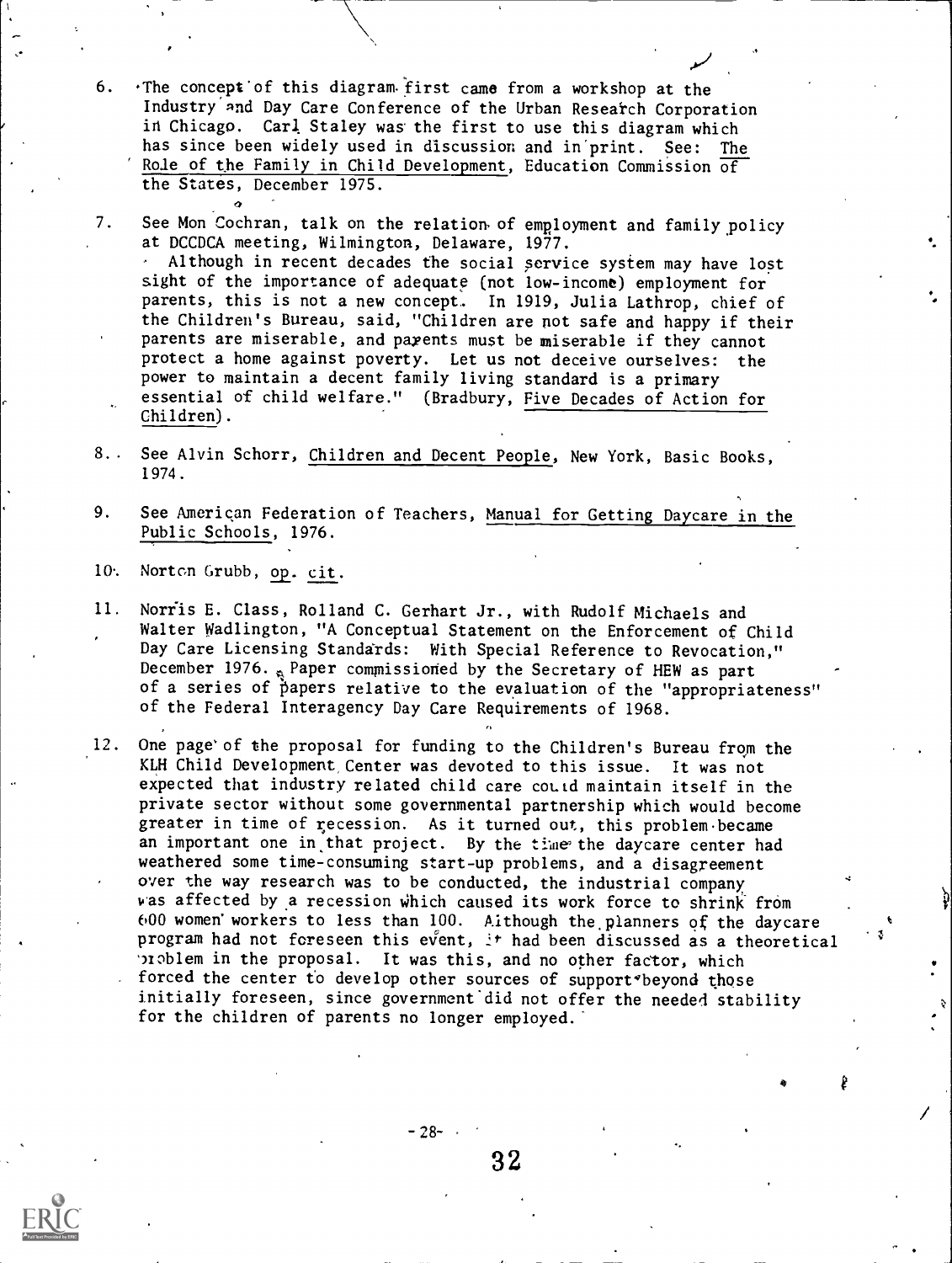13. See Alvin Schorr,-Children and Decent People, where one central thesis is that "services to children are in the hands of a series of professionals--social workers, lawyers, teachers, doctors, and nurses- -who come to define what needs to be done for children in terms of what they or their employing organizations are prepared to do."

 $\sim$   $\sim$ 

È

An example, quoted from a Child Welfare League publication with a revealing title, Child Welfare as'a Field of Social Work Practice, defines child welfare as "...social work practice in providing social services to children and youths whose parents are unable or need help to carry their child-rearing responsibilities, or whose communities fail to provide the resources and protection that children and their families require." '(CWL and U.S. Children's Bureau, 1959, p.6)

- 14. "Available" childcare means childcare at a price parents can afford, within a reasonable distance of where they work or live. Once parents have determined their available options, they will evaluate them in terms of their preferences for their children.
- 15. John Dewey said, "What the best and wisest parent wants for his own child, that must the community want for all of its children " (quoted in Schorr, op. cit.). Yet we find that when the children are poor, and when the government cares for dependent children, the services are different than those chosen by self-sufficient parents. "Although they are 'children of the public,' they are not cherished by the state as a parent cherishes his own child," according to Shirley Jenkins (in Schorr, op. cit). The United States Children's Bureau was established to investigate and report on "all matters pertaining to the welfare of children and child life among all classes of our people," wording which asserts a national interest in overall policy for children rather than only children who are deprived. Yet policy has not generally followed that directive, and the community selects services in response to a focus on poverty, neglect and problems, which are significantly different from the services being selected by the best and wisest parents.

-29-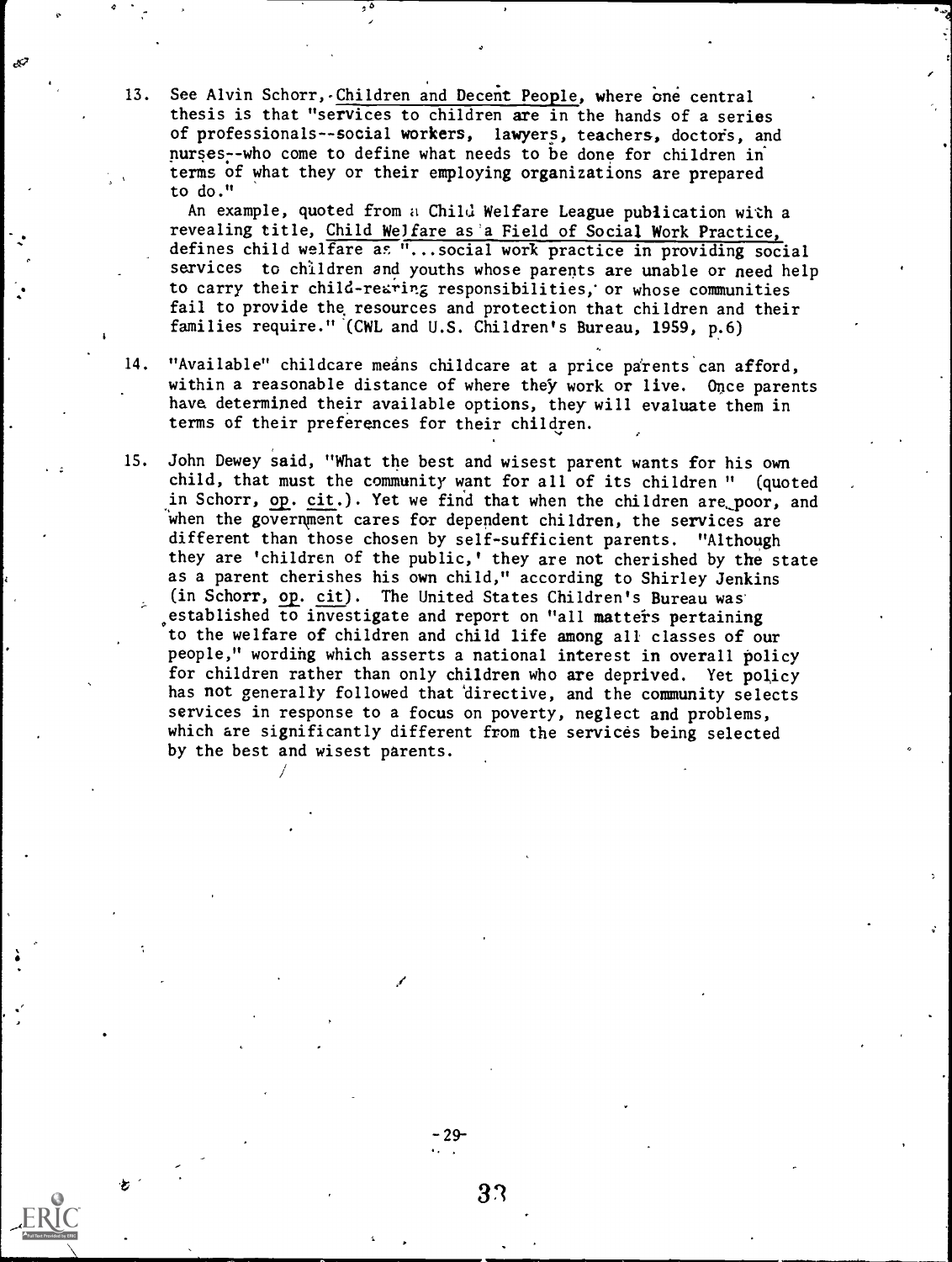# Postscript

The Educational Resources Information Center/Early Childhood Education. Clearinghouse (ERIC/ECE) is one of a system of 16 clearinghouses sponsored by the National Institute of Education to provide information about current research.and developments in the field of education. The clearinghouses, each focusing on a specific area of education (such as early childhood, teacher education, languages and linguistics), are located at universities and institutions throughout the United States.

Each clearinghouse staff searches systematically to acquire current, significant documents relevant to education. These research studies, speeches, conference proceedings, curriculum guides, and other publications are abstracted, indexed and published in Resources in Education (RIE), a monthly journal. RIE is available at libraries, or may be ordered from the Superintendent of Documents, U.S. Government Printing Office, Washington, D.C. 20402.

Another ERIC publication is Current Index to Journals in Education (CIJE), a monthly guide to periodical literature which cites articles in more than 700 journals and magazines in the field of education. Articles are indexed by subject, author, and journal contents. CIJE is available at libraries, or by subscription from Macmillan Information, 909 Third Avenue, New York, N.Y. 10022.

The Early Childhood Education Clearinghouse (ERIC/ECE) distributes a quarterly newsletter which reports on new programs and publications and R1E documents of special interest. For a complete list of ERIC/ECE publications, or if you would, like to subscribe to the Newsletter, write: ERIC Clearinghouse/Early Childhood Education, University of Illinois, 805 West Pennsylvania Avenue, Urbana, Illinois 61801.